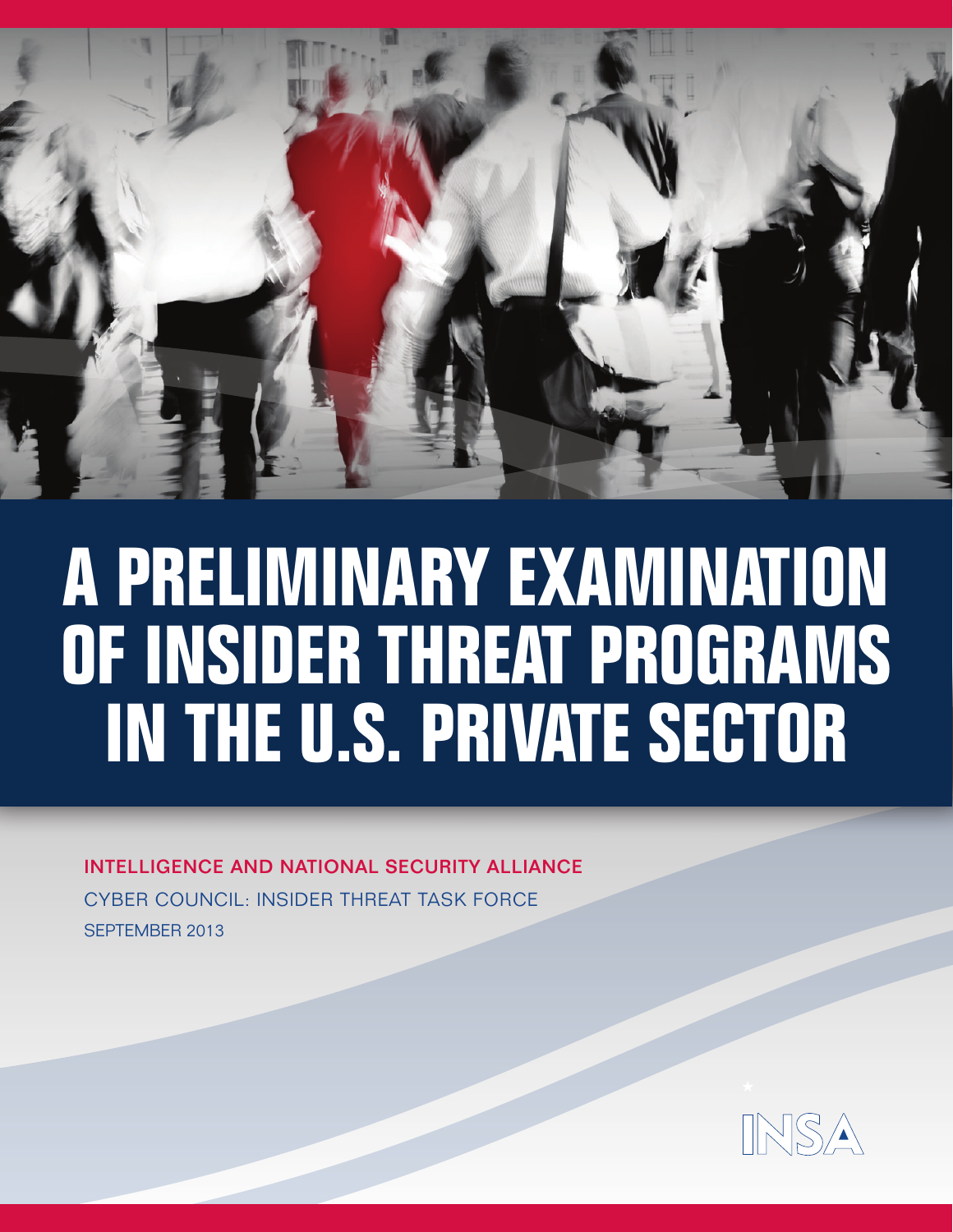### **ACKNOWLEDGEMENTS**

#### **INSA CHAIRMAN**

Ambassador John Negroponte

#### **INSA ADVISORS**

The Honorable Charles E. Allen, Senior Intelligence Advisor

Ambassador Robert Joseph, Senior National Security Advisor

#### **INSA STAFF**

Ambassador Joseph DeTrani, INSA President Chuck Alsup, INSA Vice President for Policy Kate Swofford, INSA Research Intern

#### **CYBER COUNCIL**

Terry Roberts, TASC, INSA Cyber Council Co-Chair Ned Deets, SEI at Carnegie Mellon University, INSA Cyber Council Co-Chair

#### **EDITORIAL REVIEW**

Joseph M. Mazzafro, CSC

#### **EDITING & SUPPORT**

Sandra Shrum, SEI at Carnegie Mellon University Tara Sparacino, CERT Division of the SEI at Carnegie Mellon University Pennie Walters, SEI at Carnegie Mellon University

#### **COPY EDITOR**

Elizabeth Finan

#### **INSIDER THREAT TASK FORCE**

Dawn Cappelli, CERT Insider Threat Center of the SEI at Carnegie Mellon University (Lead) Zalmai Azmi, CACI International, Inc. Steve Coppinger, CACI International, Inc. Christopher King, CERT Division of the SEI at Carnegie Mellon University Kevin Lawrence, Accenture Terry Monahan, Lockheed Martin Corporation

Shannon Peterson, Accenture

James Robinson, Websense, Inc.

Robin Ruefle, CERT Division of the SEI at Carnegie Mellon University

Jim Simon, Intelligence Enterprises LLC

Roccie Soscia, Lockheed Martin Corporation

Douglas Thomas, Lockheed Martin Corporation

Randall Trzeciak, CERT Insider Threat Center of the SEI at Carnegie Mellon University

#### **ABOUT THE INSA CYBER COUNCIL:**

The INSA Cyber Council is a group of current and former executives from the public, private and academic sectors with expertise in cyber security. The Council engages government and industry communities in pursuit of innovative solutions and thought leadership that will improve existing cyber security policies, practices and organization for both sectors.

#### **INSA INSIDER THREAT TASK FORCE:**

This Task Force was formed to engage with Intelligence Community and DOD thought leaders, CIOs, and representatives from private sector companies to examine best practices regarding internal cyber security measures, particularly as these measures relate to insider threats.



Join the discussion for this white paper online using #INSAWhitePaper

#### **INSA SUPPORTS A HEALTHY PLANET**

**INSA White Papers are** printed on recycled paper that is 50% recycled content including 25% post consumer waste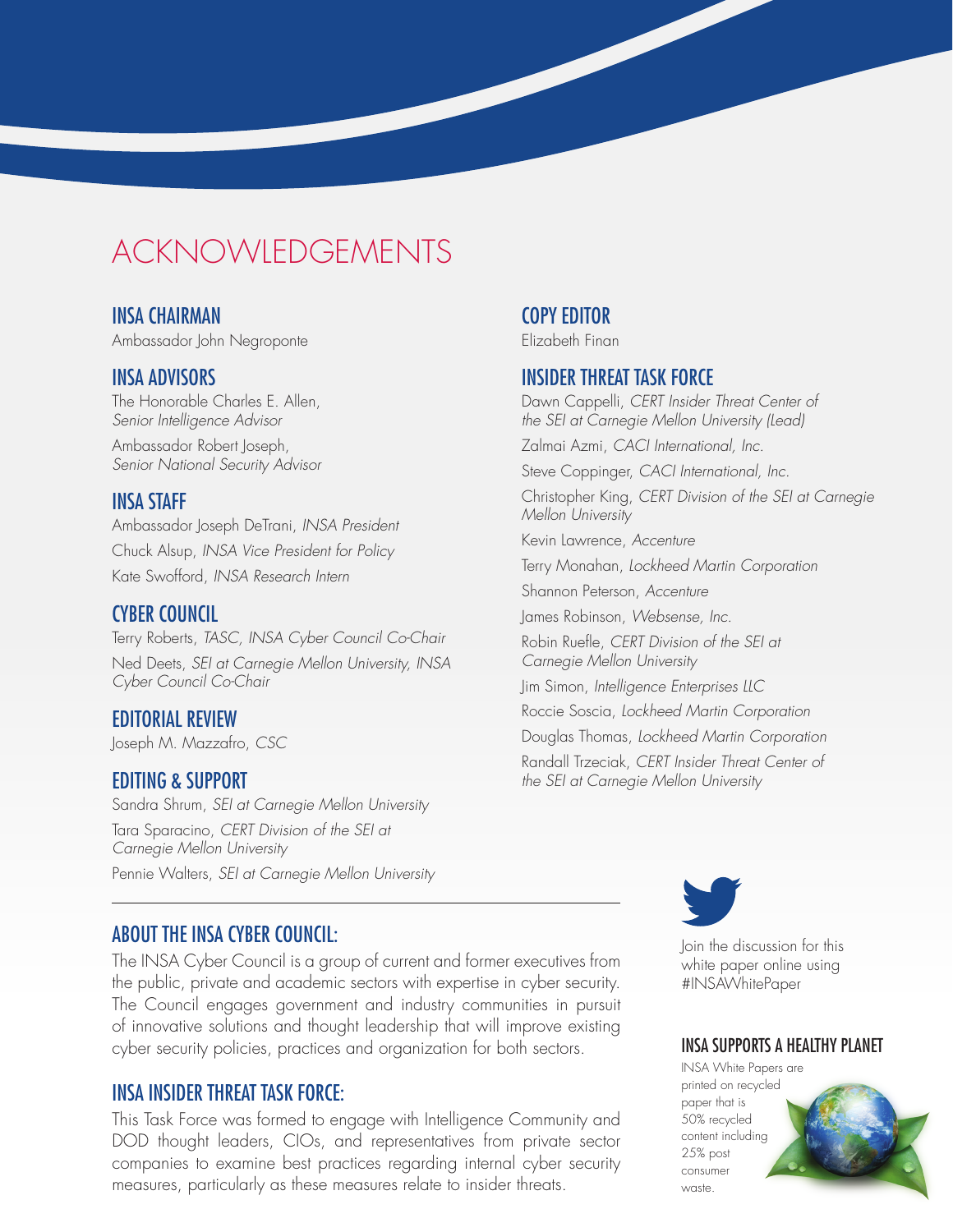### executIve summARy

Executive Order 13587, *Structural Reforms to Improve the Security of Classified Networks and the Responsible Sharing and Safeguarding of Classified Information,* signed in october 2011, and the *National Insider Threat Policy and Minimum Standards for Executive Branch Insider Threat Programs,* signed in November 2012, mandate and provide guidance for insider threat programs in federal agencies that handle classified information. since the release of this guidance, the federal government has paid significant attention to its insider threat mitigation programs.

However, no mandates, standards, or benchmarks exist for insider threat programs in the private sector. Therefore, it is difficult for companies to assess where they stand relative to their peers and to make decisions about their insider threat mitigation strategies. the purpose of this report is to address this issue by providing a preliminary examination of insider threat programs in the U.S. private sector. Much of the critical infrastructure of the nation is owned by private corporations, including much of the communications and information technology infrastructure over which important and sensitive government work is conducted. Additionally, the economic health of private industries is a factor in the overall security and well-being of the nation. Insider threats in the private sector can be very damaging, including: undermining the economic viability of a company, causing a loss in confidence in the company's brand and reputation, and compromising important government work—ultimately having a negative impact on national security.

For the purposes of this report, insider threat is defined to include fraud, theft of intellectual property (e.g., trade secrets, strategic plans, and other confidential information), information technology (It) sabotage, and espionage. In-depth interviews were conducted with 13 organizations; most were large national or global organizations.

The first three sections of this report explore the program structure, incident management, and technologies associated with insider threat programs. For each topic, we provide the results of the interviews and recommend practices for mitigating insider threats in organizations. some practices are based on the interview results; all are based on the subject matter expertise of task force members.

we list the interview questions in Appendix A and the financial-sector online survey questions in Appendix B. The results of the online survey in Appendix B can be found on the INSA website.

This report does not represent the state of the practice or best practices in the private sector. Because of the limited number of participants, this report is instead an initial examination of how some organizations in the private sector approach insider threat mitigation. we believe this report can help others consider what private sector organizations should and should not do to mitigate insider threat. This report is intended to encourage others to provide similar information in the future so that this work can grow to provide a true benchmark of the current state of the practice.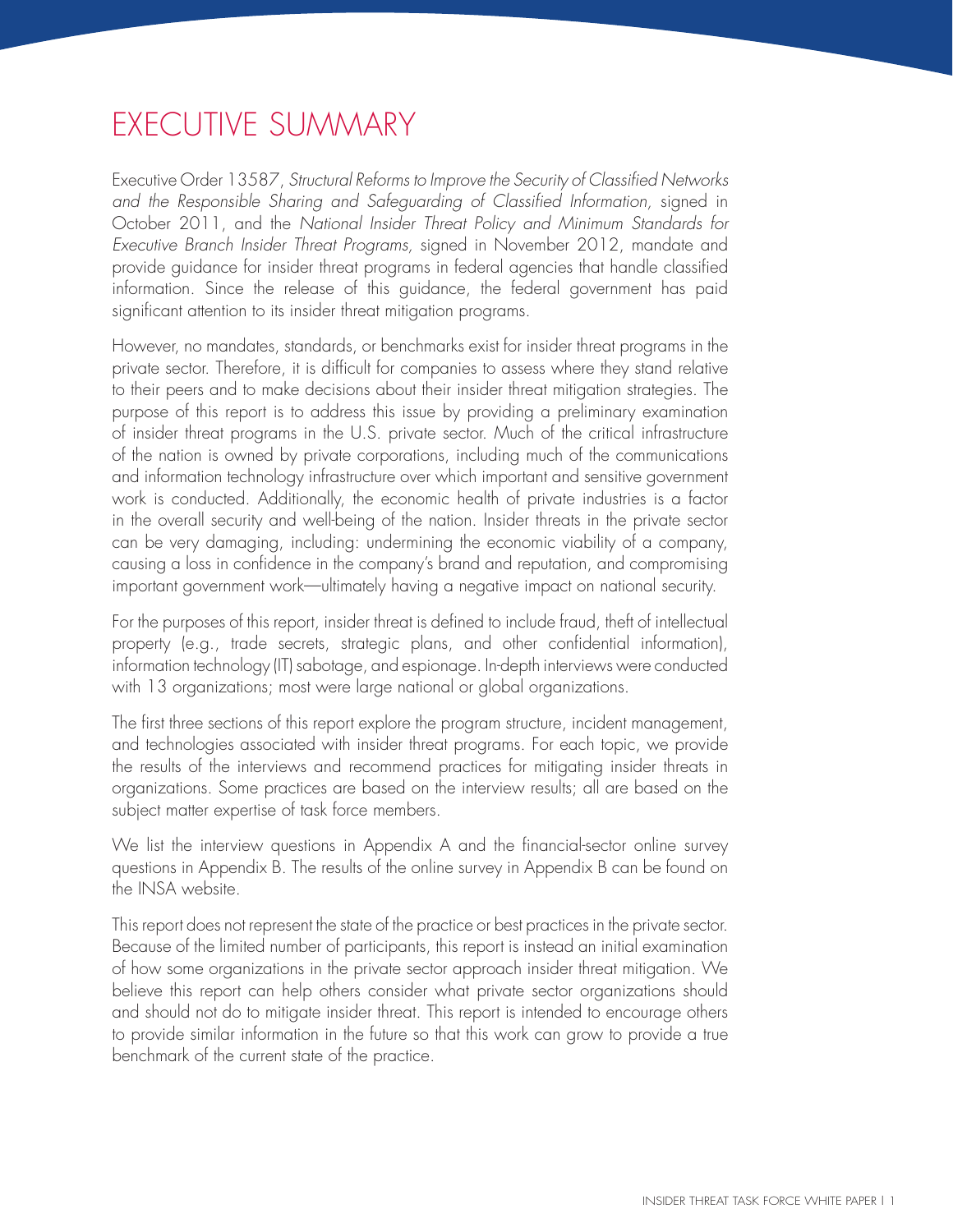### MAJOR FINDINgS

- Many insider threat programs are technologyfocused, centered on tools that monitor network traffic and online activity, and that monitor only specific people that display concerning or suspicious online behavior. However, insider threat experts agree that an insider is a person. Therefore, organizations must identify psychosocial events anomalous, suspicious, or concerning nontechnical behaviors. A robust insider threat program integrates and analyzes technical and nontechnical indicators to provide a holistic view of an organization's insider threat risk from individuals identified as potential threats.
- Executives in companies with mature programs support aggressive efforts to stem insider threats and are fully engaged in the program. An insider threat mitigation program cannot succeed without senior leadership support and involvement.
- An effective program requires a governance structure and solid partnerships with corporate Information Security, IT, Human Resources (HR), Public Relations, General Counsel, Ethics, Counterintelligence,<sup>1</sup> Physical Security, and Executive Management involvement and engagement.

Just over half of the companies interviewed have an insider threat mitigation program, although they vary widely in maturity and scope. Only five of the thirteen organizations have a formal incident management plan for insider threat. many use detection technologies, but only a few mentioned having preventive controls. most tools focus on network or host activity, with little inclusion of human behavioral issues. Eight companies have an awareness initiative related to insider threat. Companies reported that having a *confidentiality* program that employees can use to report suspicious behavior increased reporting of suspicious incidents.

some companies implemented programs that closely monitor employees who display suspicious online behavior or act out in the workplace. The mature programs

A robust insider threat program integrates and analyzes technical and nontechnical indicators to provide a holistic view of an organization's insider threat risk from individuals identified as potential threats.

document and track employee online activity, such as websites visited, and files downloaded. These programs also document and track nontechnical information, such as badging records and phone records. This holistic type of program should be the goal of most companies, particularly those in critical infrastructure sectors. Decisions about the scope of a company's insider threat mitigation program should vary and depend on the criticality of its systems and information, as well as the potential impact if its confidentiality, integrity, or availability is compromised.

In summary, company executives should focus on the three major findings described above and support the formation of a formal insider threat mitigation program that:

- Spans the entire organization
- Includes employee monitoring (technical and nontechnical)
- Implements an effective training and awareness program focused on both external and internal threats
- Has the authority to conduct counterintelligence inquiries and investigations

The remainder of this report provides information for evaluating programs, designing a new program, and enhancing the strategy of an existing program.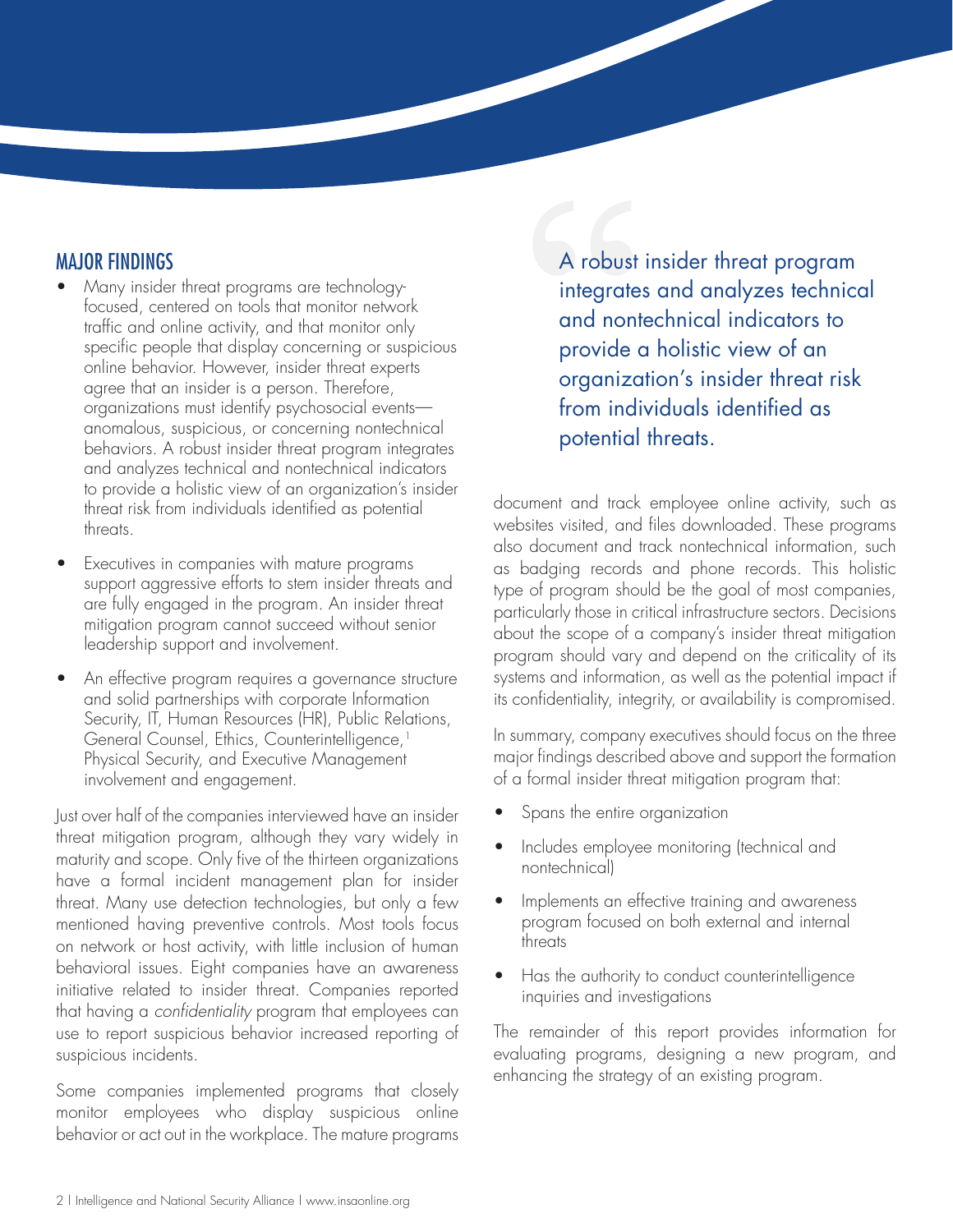## **INTRODUCTION**

the damages caused by malicious insiders each year are not only substantial, but also on the rise. According to a recent RsA presentation that cited open-source, data-breach reports, and data-loss surveys gathered over a recent ten-year period, "The average cost per incident is \$412,000, and the average loss per industry is \$15 million over ten years. In several instances, damages reached more than \$1 billion."2

these financial losses strongly suggest that organizations need to address insider attacks. President Barack obama recognized that need in october 2011 when he signed Executive Order 13587, Structural Reforms to Improve the Security of Classified *Networks and the Responsible Sharing and Safeguarding of Classified Information.3*  this order mandates "responsible sharing and safeguarding of classified information on computer networks" and tasks agencies with meeting both of those goals.

In November 2012, the White House issued the Presidential Memorandum, National *Insider Threat Policy and Minimum Standards for Executive Branch Insider Threat*  Programs, which directs U.S. departments and agencies to establish effective insider threat programs that "deter, detect, and mitigate actions by employees who may represent a threat to national security."4

These political actions focus attention on the insider threat<sup>5</sup> issue in federal agencies, but what about the private sector? Although the private sector "owns and operates approximately 85 percent of the nation's critical infrastructure,"6 it does not have a similar mandate. Without such a mandate, U.S. companies are unprepared to tackle the pressing risk of insider threat. To address this issue, the Intelligence and National Security Alliance (INSA) formed an Insider Threat Task Force to examine insider threat programs in private sector organizations. This report describes the results of that effort.

In this report, insider threat is defined to include

- **Fraud**
- Theft of intellectual property (e.g., trade secrets, strategic plans, and other confidential information)
- IT sabotage
- **Espionage**

the following are examples of each type of case that illustrate how a malicious insider can deny, degrade, disrupt, destroy, deceive, corrupt, usurp, etc.

Fraud: A lead software developer at a prominent credit card company devised a scheme by which he could earn fraudulent rewards points by linking his personal accounts to corporate business credit card accounts of third-party companies. He cashed in the rewards points for gift cards and sold them in online auctions for cash. In all, he was able to accumulate approximately 46 million rewards points, \$300,000 of which he converted into cash before being caught by internal fraud investigators.7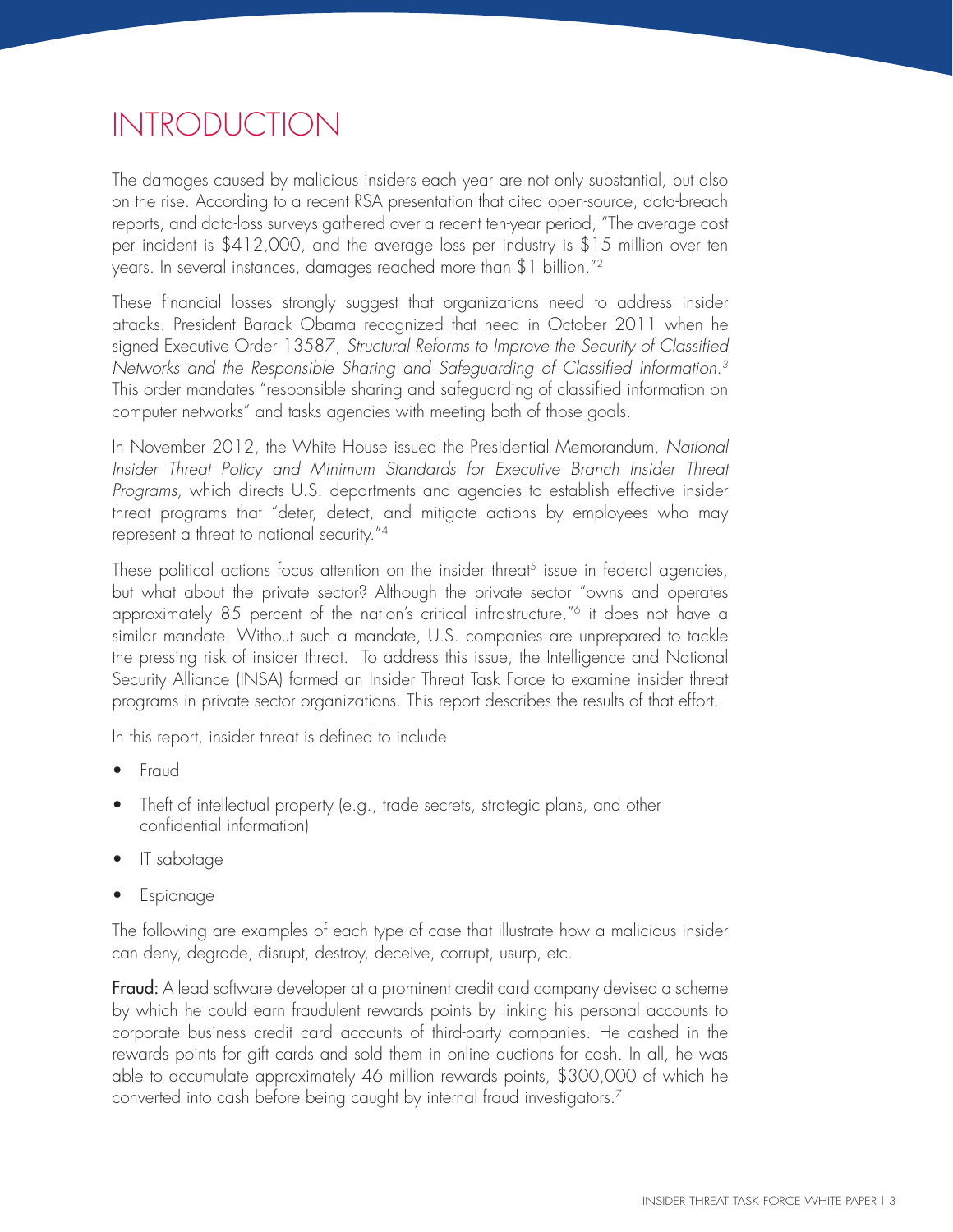Theft of Intellectual Property: China sought to develop a manufacturing process for developing a pigment used in paint, plastics, and paper. china's state-owned Pangang conspired to steal the technology developed by  $a$  U.S. company. A naturalized U.S. citizen who had spent 35 years with that U.S. company said he used his former employer's trade secrets to help Pangang, which was building a 100,000 metric-ton-per-year plant to produce the pigment. The financial impact of this incident is estimated to be in the billions of dollars, and that does not factor in the consequent loss of jobs in the United States.<sup>8</sup>

IT Sabotage: A hospital employed a contractor as a nighttime security guard who was extensively involved with the cyber underground and the leader of a hacking group. He used his security key to obtain physical access to the computer that controlled the heating, ventilation, and air conditioning (HVAC) for the hospital. Using various methods, including password-cracking programs and a botnet, he rendered the HvAc system unstable, eventually leading to a one-hour outage. The insider and his cyber conspirators were planning to use the hospital's systems to conduct a distributed-denial-of-service (DDoS) attack against an unknown target. Fortunately, a security researcher discovered the insider's online activities. The insider was arrested, convicted, ordered to pay \$31,000 in restitution, and sentenced to nine years and two months of imprisonment followed by three years of supervised release.<sup>9</sup>

Espionage: A former Air Force intelligence analyst was arrested as he was boarding a flight for switzerland carrying missile site information on Iraq. Computers searched in his home led to the discovery of letters offering to sell secrets to libya, Iraq, and china. In the Iraq case, he asked the Saddam Hussein regime for \$13 million. He is thought to have been motivated not only by money (he had very heavy personal debts), but also by a sense of disgruntlement, as he complained frequently to former coworkers and neighbors about his job and station in life. He was convicted and sentenced to life imprisonment without parole. Information he provided after sentencing

led investigators to 19 sites in rural Virginia and Maryland where he had buried over 20,000 pages of classified documents, five CDs, and five videotapes, presumably stashed for future sales.<sup>10</sup>

These examples demonstrate the complexity and diversity of the insider threat problem.

Although the theft of intellectual property is just one type of insider threat included in this report, it is a significant one, as addressed in the *Administration Strategy on Mitigating the Theft of U.S. Trade Secrets,* released in February 2013, which addresses both internal and external threats.<sup>11</sup>

handling confidential information.<sup>12</sup> thirteen organizations participated in interviews for this report. Most of these organizations were large national or global organizations, including IT services and consulting firms, financial institutions, technology vendors, aerospace and defense organizations, research institutions, and data analytics providers. All interviews, except two, included members of management or senior management. In over half of the interviews, participants included members of the "C-suite," directors, or vice presidents. Acting as part of the INSA Insider Threat Task Force, staff from the CERT® Insider Threat Center of the Software Engineering Institute (SEI) at Carnegie Mellon University conducted the interviews, as the CERT Division of the SEI has traditionally served as a trusted broker in

The original intent of this project was to collect information to write a state of the practice report for insider threat programs in the private sector. INSA put out broad calls for participants to various private sector groups, but found that despite procedures put in place by the task force to ensure confidentiality of participant information, organizations are hesitant to discuss the details of their insider threat programs because of the following fears:

- Their employees might feel mistrusted.
- Gaps in their programs could make them vulnerable to regulatory scrutiny.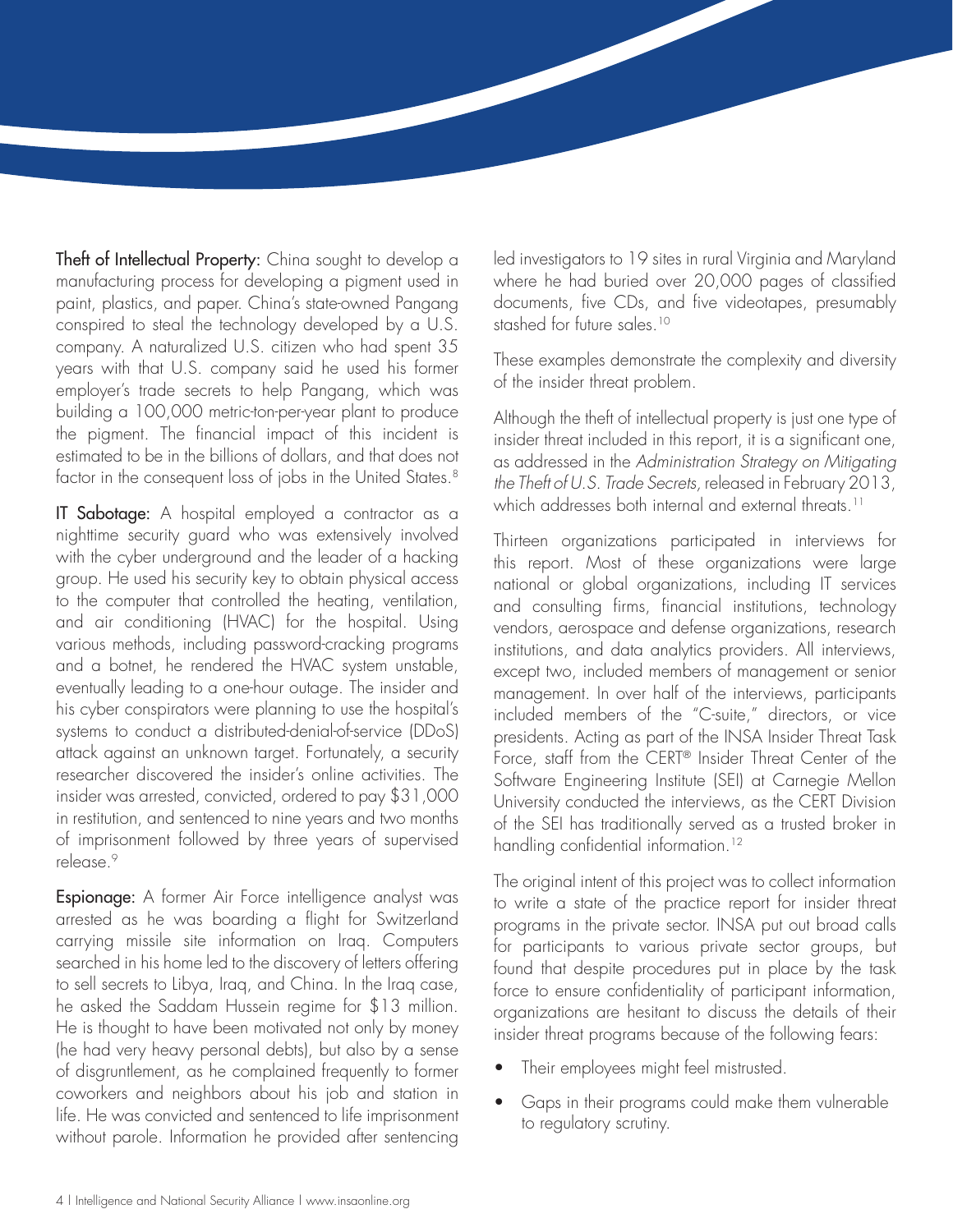Competitors could use the information to their advantage.

As a result, this report does not represent the state of the practice, but instead provides a current snapshot examination of insider threat programs in the private sector as well as recommendations for organizations that are establishing or improving their existing programs. We

### InsIdeR tHReAt PRogRAm stRuctuRe

This section describes how the organizations that were interviewed structure their insider threat mitigation programs, recommend best practices, and their insider threat mitigation programs, recommend best practices, and **These programs**<br>identify areas for consideration in developing and managing an insider threat program. The consideration in developing and managing an insider linear  $\alpha$  are quite diverse,

### INSIDER THREAT PROGRAM STRUCTURE: FINDINGS for a more widely

Just over half of the organizations interviewed have a formal insider threat what a formal insider mitigation program. These programs are quite diverse, illustrating the need for  $\alpha$  more widely accepted definition of wh a more widely accepted definition of what a formal insider threat mitigation program is, so that best practices and results can be shared. **program is, so that best** 

Of the organizations with a formal program, five integrate insider threat into **practices and results** their incident response teams rather than establishing a separate team focused can be shared. solely on insider threats; one focuses on counterintelligence, and another has a program that involves several departments. The Security department operates the formal program for over half of the companies that have a program. the technologies used in these formal programs include web and email filtering, data leakage protection, data discovery and searches, forensics tools, threat intelligence, active blocking and passive monitoring, and malware analysis. There was little evidence that these programs use detection strategies that focus on suspicious nontechnical behaviors, such as alarming psychosocial events in the workplace.

In the survey of financial sector organizations, only one-quarter of the respondents have a formal insider threat mitigation program. In those organizations, authority for the program usually rests with the chief information security officer (CISO), the office of IT, or Security. Most of these programs include employee monitoring, awareness training, and identification and monitoring of critical assets and intellectual property. technologies used in most of the programs include access controls, logging, data loss prevention, and host-based monitoring.

are grateful to the 13 organizations that were willing to share their information with us in an attempt to improve the state of the practice in the private sector.

To gather additional information, we conducted an online survey of 71 organizations from the financial sector. See Appendix B for the questions and the INSA website for results.

illustrating the need Formal Insider Threat Program<br>Just over half of the organizations interviewed have a formal insider threat **a** subget a formal insider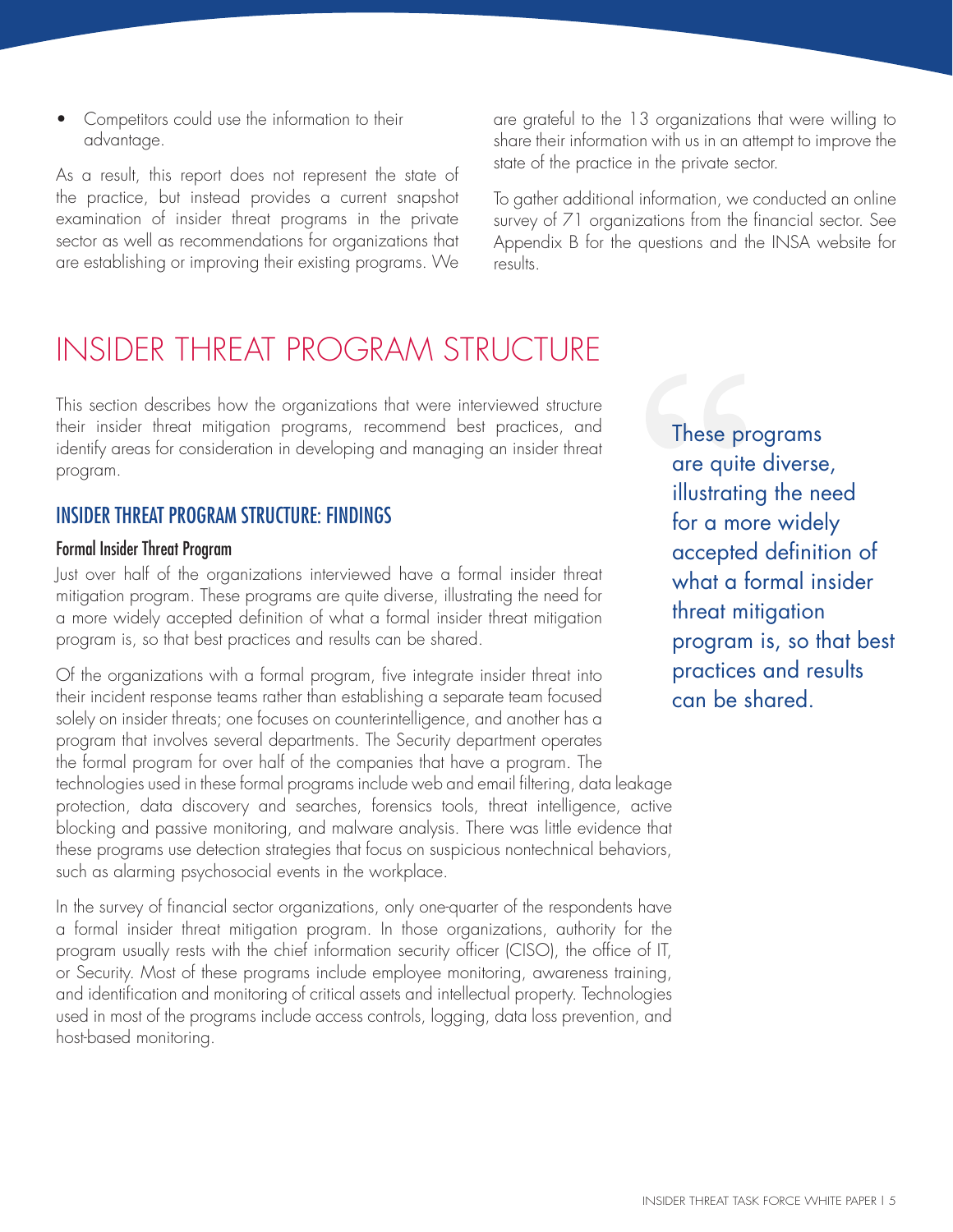#### Insider Threat Awareness

Eight of the companies interviewed have some type of awareness initiative related to insider threat. They educate staff using a variety of channels. some focus specifically on insider threat, and others address insider threat in the context of more general security awareness: webbased training courses, printed or electronic newsletters, a component of their standard orientation for new employees and contractors, company-wide emails, and company web pages. Those interviewed reported that they accomplished the following specific activities as part of their awareness training programs:

- Presentations by outside speakers from the FBI and U.S. Secret Service
- Mandatory annual training on how to use information and information systems properly and how to report incidents
- Training focused on social engineering, unintentional leaks, and social media that show staff how to protect information both at the office and at home
- Informal helpdesk team training that covers account privileges and the importance of noticing who requests access to the "crown jewels" (i.e., a company's most protected information/resources)
- Training modules targeting the company's business unit
- Annual training in security, privacy, and intellectual property (IP) protection
- Training for all users and maintainers of classified systems about their responsibilities before they are given access
- Training on how to handle potential foreign intelligence or competitor elicitations, such as being approached at conferences, being asked to write white papers, or being offered employment or offthe-books work for foreign entities

One organization goes so far as to offer financial rewards for reporting suspicious incidents and holding contests for spam catchers. Another company conducts awareness training exercises periodically: Employees can earn free coffee by identifying and challenging people who are walking around the office without an ID badge.

To address the struggles that one company had with promoting insider threat awareness, the staff rewrote company procedures to include how to handle sensitive information. The company went a step further and developed four training sessions, planned a tabletop exercise, and asked its communication department to stage a security awareness road show every two years. All employees at this company are now required to take online security training and 98 percent of them participate.

The interview responses varied about whether systems are in place to ensure that employees sign IP agreements, policies, or standards-of-conduct forms. specific documents that are signed by employees in one or more of the organizations include the agreement that the company can wipe the sandbox portion of the employee's cellphone, It acceptable-use policies, code of conduct agreements, non-disclosure agreements (NDA), ethics handbooks, intellectual property agreements, standardsof-conduct agreements, information security policy acknowledgements, privileged user agreements, and user responsibility agreements.

Three participants indicated that they routinely debrief staff following foreign travel to detect potential threats that employees may or may not have been aware of while traveling.

Most organizations in the financial sector include the following training and awareness content: malicious or illegal behavior by employees; responsibilities of employees to report threats and crimes; handling of sensitive information and intellectual property; consequences, sanctions, and process for reporting malicious or illegal behavior; and the proper use of separation of duties.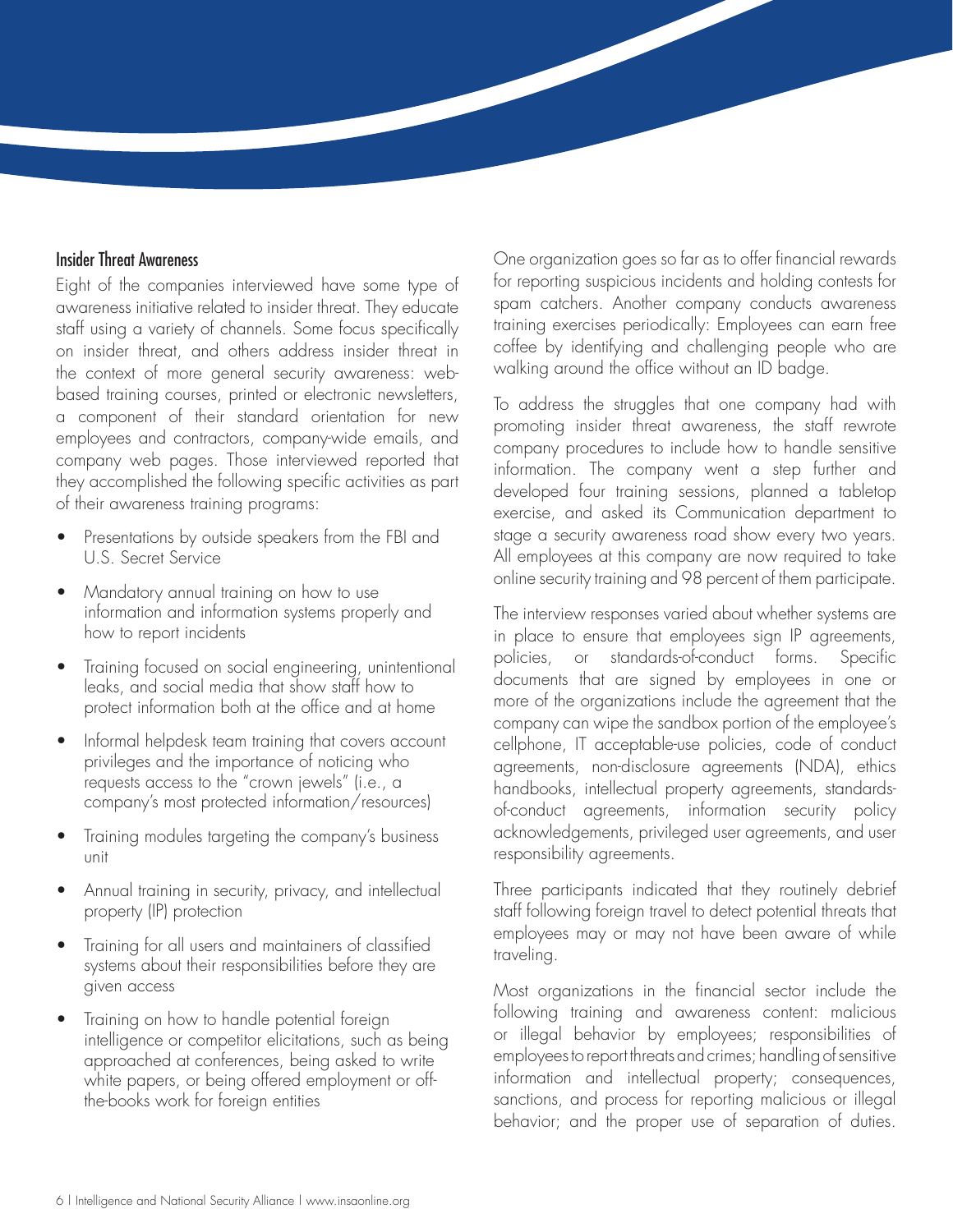over half of the surveyed financial organizations also provide training on unintentional actions that may cause an employee to unknowingly leak information as well as the proper use of configuration and change management.

#### Mergers and Acquisitions

We asked respondents about the precautions they take during mergers and acquisitions. Three interviewees' organizations scan the networks of the affected organizations before they are merged. six perform a review, but did not provide details. Two do nothing. One organization conducts risk assessments on all the companies with which it works.

when new employees join the company due to a merger or acquisition, one or more of the participating companies screens them like new employees: They perform a robust background check and require all new employees and subcontractors to sign an NDA. One respondent said that the HR department reviews the new employee's previous background check, but did not know if a new check is conducted. Two respondents noted that the vetting process is not as thorough as it should be.

#### Policies for Contractors

when working with contractors, close to half of the interviewed organizations follow the same account management process they use for their own employees. The rest restrict contractors' access in some way, such as not allowing them to VPN into the company network or allowing access for a specific timeframe with an automatic cutoff date.

close to one-quarter of the surveyed organizations restrict contractors' access to only the data they need. One organization uses different naming conventions for contractor usernames to facilitate their identification in user monitoring. One respondent said that the process followed for contractors is different but flawed; sometimes managers forget to notify HR when a contractor leaves, so the contractor's access is not terminated when it should be.

One participant noted that most of his company's subcontractors work on DoD contracts; therefore, these subcontractors must be a member of the National Industrial Security Program (NISP) and adhere to the same policies and procedures as their employees.

### INSIDER THREAT PROgRAM STRUCTURE: **RECOMMENDATIONS**

- Establish an insider threat oversight body that includes senior executives from the company's HR, Security, Legal, Privacy, Ethics, Incident Response Team, IT, and Public Relations departments.
- Implement a formal insider threat incident response plan. this plan should include current and former employees, contractors, and business partners.
- Assign an attorney from the legal department to be the point of contact who handles all legal issues related to the Insider Threat Program.
- Whenever possible, include staff members on the insider threat team who already have experience in dealing with insider threats and foreign intelligence threats, such as experienced counterintelligence staff. This selection of experienced staff is especially important for companies in which mishandling of classified, proprietary, trade secret, and intellectual property material could culminate in law enforcement action.
- Include the following components in an insider threat program: employee monitoring, awareness training, and identification and monitoring of critical assets and intellectual property. Technologies should include access controls, logging, data loss prevention, and host-based monitoring.
- Implement a formal training and awareness program for all employees to ensure that they are trained annually on topics such as IP, ethics, standards of conduct, and that they acknowledge their receipt of the training by signing IP agreements, NDAs, and so forth.
- Provide training to raise awareness about issues of heightened risk, such as joint ventures, mergers, acquisitions, and the company's supply chain. more detailed training should exist for critical personnel (e.g., system administrators). Defensive counterintelligence briefings should be provided for personnel involved in overseas travel and domestic and international conferences and trade shows.
- Use specialized technologies to detect and prevent insider threats that mine diverse datasets for anomalies, such as employees' computer login or physical access times that are outside normal work hours. Monitor employees for other potential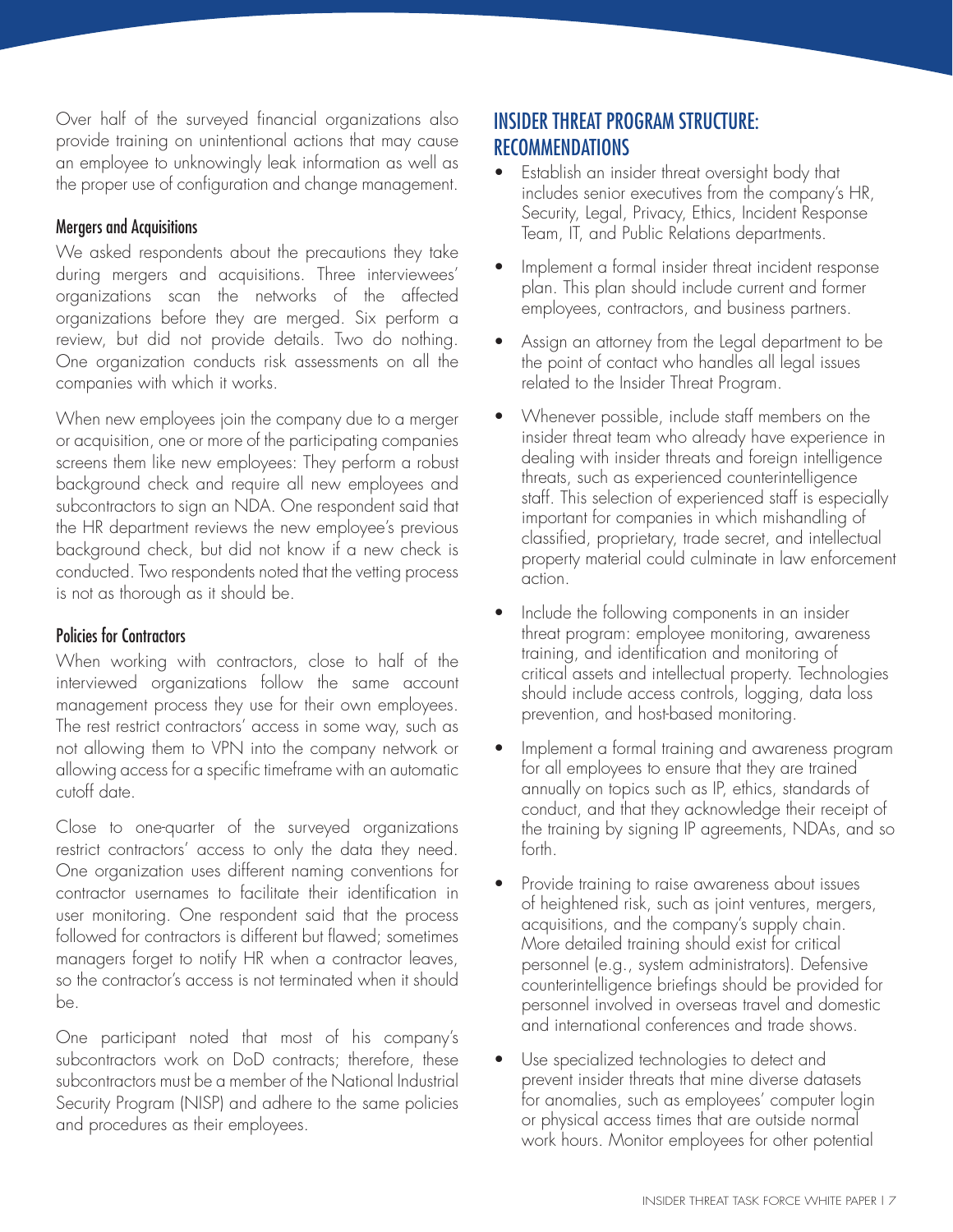- Involve the Counterintelligence Office in all mergers and acquisitions to ensure that a domestic or foreign company is not controlled by or tied to a foreign intelligence service or foreign government. This involvement can help protect proprietary, trade secret, and/or U.S. classified material.
- indicators, such as financial problems, unexplained Implement a program that tracks metrics to compare increases in wealth, declines in job performance, them to industry benchmarks (which do not yet exist) and signs of disgruntlement.  $\qquad \qquad \qquad \qquad$  and assess the effectiveness of the program over time.

### InsIdeR tHReAt IncIdent mAnAgement

this section describes the process that the organizations interviewed use to manage insider threat incidents. The responses cover two areas: incident manage insider threat incidents. The responses cover two areas: incident<br>management trends and proactive response preparation. The following<br>soctions describe the findings and recommended practices for each area. **Thirteen** sections describe the findings and recommended practices for each area.

only five of the thirteen organizations interviewed have formal incident management plans for insider threat. three have an informal plan, two handle insider threat incidents using the same process for handling external incidents, and three have no insider threat incident management plan. Just under half of organizations surveyed in the financial sector have a formal plan for responding to insider security events; nearly all of them include that process as part of their normal incident response process.

One organization reported that as a member of the NISP they are mandated by law to report any insider incidents to Defense Security Service (DSS), even if they do not involve national security. Therefore, they implement the same policies and procedures for both classified and unclassified information and systems.

some companies implement a weighted response program in which an employee who starts to display suspicious online behavior or acts out in the workplace is monitored more closely. the more mature insider threat programs document and track each insider event to provide a record of incidents to help strengthen their insider threat defense. Insider events include online activity, such as websites visited, files downloaded, and so on, as well as nontechnical events, such as badging records or phone records.

interviewed have formal INCIDENT MANAGEMENT: FINDINGS **incident management** Management of Insider Incidents and the set of the set of the set of the set of the set of the set of the set of the set of the set of the set of the set of the set of the set of the set of the set of the set of the set of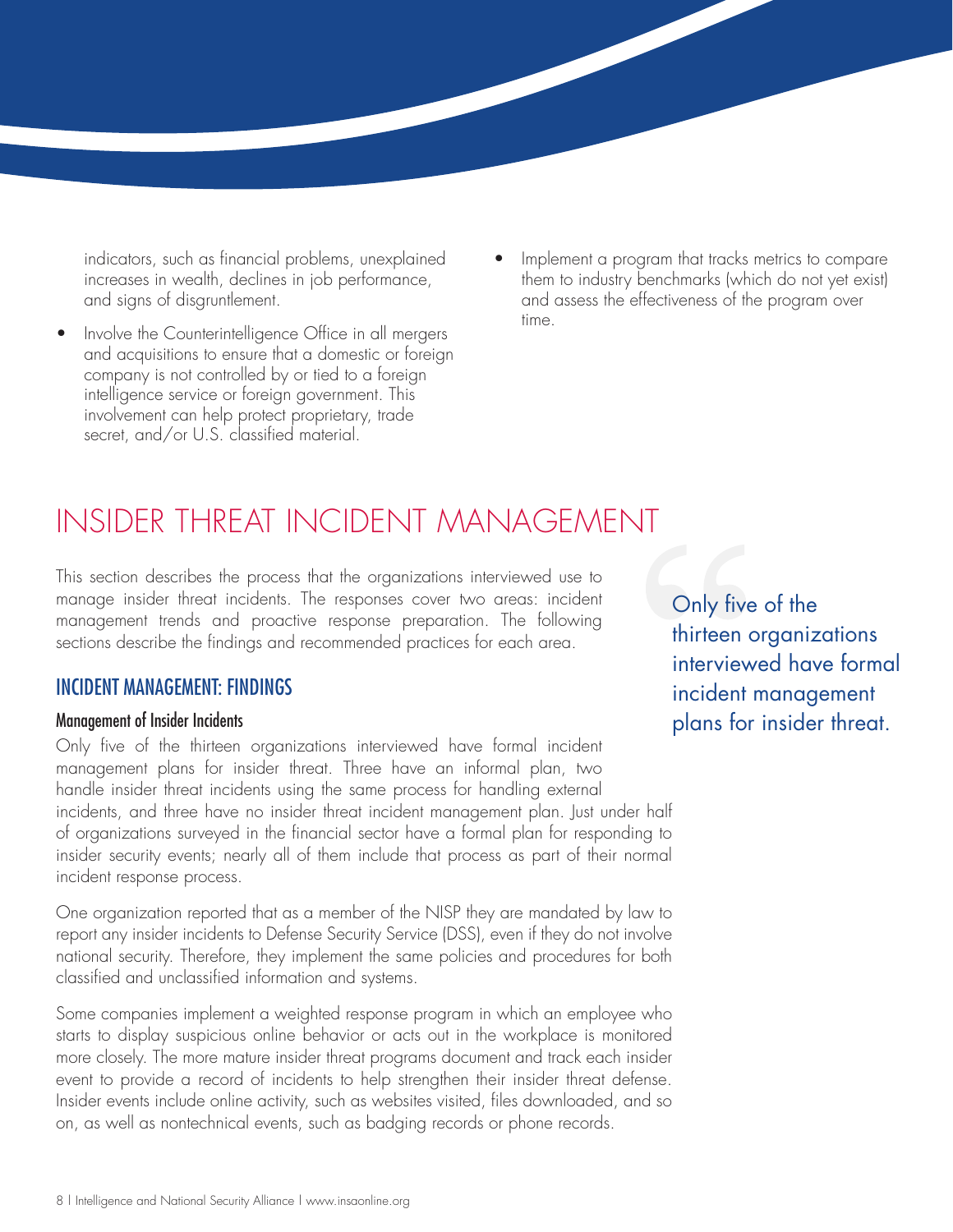At least one company handles employees who inadvertently introduce malware onto the network by training and counseling them on "safe" online behaviors. while some companies terminate employees who are involved in malicious insider activities, most prefer not to pursue criminal action due to cost, negative publicity, and possible counter lawsuits. These organizations realize that unprosecuted malicious insiders may "move on" and cause damage to other organizations but, to them, the risks of criminal prosecution outweigh the benefits.

#### Online Social Media and Insider Threat Implications

several companies block all online social media and do not allow file-sharing software on their network. They educate their entire workforce about this policy and respond to violations swiftly.

#### INCIDENT MANAgEMENT: RECOMMENDATIONS

- Consider the full range of disciplinary actions, including legal action, if warranted, against malicious insiders. simply firing an employee pushes a potentially serious problem to another unsuspecting organization.
- Block social media and prohibit file-sharing software on company networks. Educate staff about this policy and respond to violations quickly.
- Institute a weighted response program to closely monitor staff who exhibit suspicious technical or nontechnical behavior. Monitor their outgoing email and use of removable media to ensure they are not exfiltrating proprietary or other sensitive information. Using data loss prevention (DLP) software is one way to do such monitoring. In addition, audit application use and critical file access for illicit activity.
- Document and track each insider event to provide a record of incidents and help strengthen insider threat defenses.

#### PROACTIVE RESPONSE PREPARATION: FINDINgS

#### Monitoring Employees

In some of the more mature insider threat programs, security and information assurance personnel are notified about employees who are deemed to be "at risk" that is, those who exhibit suspicious online activity or who are reported to HR for performance or behavioral

In some of the more mature insider threat programs, security and information assurance personnel are notified about employees who are deemed to be "at risk."

issues. when employees display suspicious behavior, these companies monitor them closely through badging records, observation, and other tactics, and always involve the company's general counsel. In some cases, the employee's behavior requires intervention or termination.

#### Involving Top Management

Executives in some programs support aggressive insider threat efforts and are fully engaged in the program. Most schedule time on their calendars to be briefed on the cause and results of every significant insider threat event. This practice helps in two ways: (1) company executives understand the negative effects of malicious insiders and support corrective actions, and (2) the staff knows that senior leadership fully supports defensive insider threat efforts and a prompt response to illegal activities.

#### Educating Employees

According to some interviewees, an important practice with regard to employee awareness and reporting of potential insider threats is the establishment of a "confidentiality" program for employees who report suspicious behavior. companies reported that having this program in place increased the reporting of suspicious incidents. Following the reporting of a number of home computer incidents, one company implemented a training and awareness program for employees on how to protect both their work and home computer networks. This program was well received by many employees and resulted in the early identification of threats to company networks. Another method that some companies us to educate employees is requiring that they read and sign a local IT user agreement (coordinated through the company's general counsel) in which they pledge not to violate the company's "safe" online behaviors.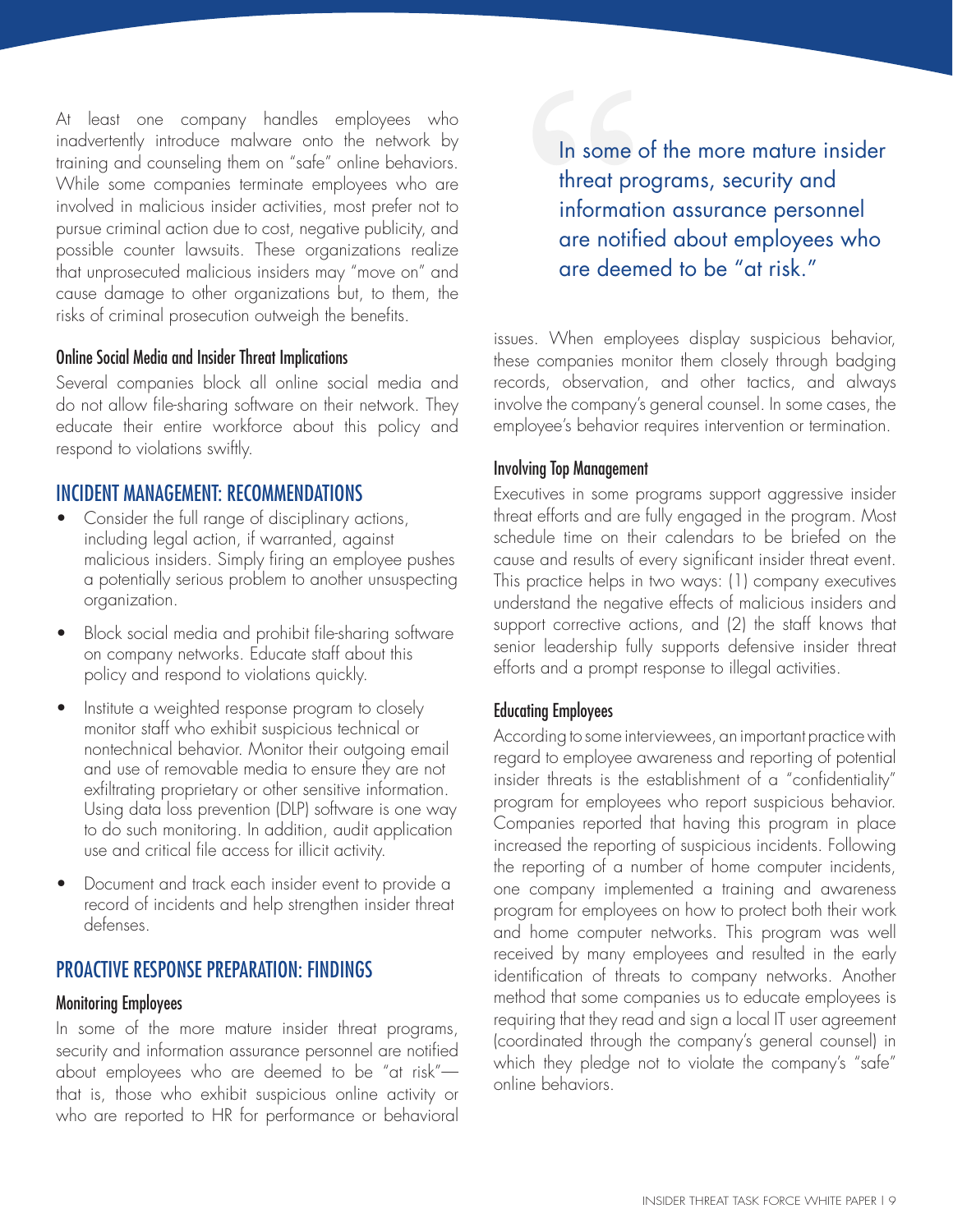- these leaders on its cause, all actions taken by the these activities immediately, so they can be the company, and the end result.
- removing propriety information. In addition, train
- privileges or access rights, creation of backdoor

**PROACTIVE RESPONSE PREPARATION: RECOMMENDATIONS** accounts, installation of unauthorized software,<br> **•** Executive leaders in the company should actively unusual physical access, violations of separation of Executive leaders in the company should actively<br>support and be engaged in insider threat efforts.<br>Mean a significant insider threat event escure, brief and so on. This program should teach employees how to report When a significant insider threat event occurs, brief this program should teach employees how to report these leaders on its cause all actions taken by the three activities immediately, so they can be triaged

- Train HR to recognize and respond to malicious<br>insider threat situations, especially those in which the<br>employee is purposely harming IT systems or illegally<br>report suspicious incidents.
	- removing propriety information. In addition, train<br>employees to recognize the indicators to look for<br>when hiring and recruiting staff.<br>when hiring and recruiting staff.<br>must sign. These agreements can provide a clear Develop and institute a focused training program<br>to help employees identify suspicious employee or<br>contractor activities, such as attempts at escalating<br>and proper or the network.

## **TECHNOLOGY**

this section describes how the organizations interviewed use technology in their insider threat programs. The findings and recommendations are broken down into the three areas of insider threat technologies: prevention, detection, and response. Most of these tools focus on network or host activity, with very little inclusion of human behavioral issues. One organization is building its own tool because no tool on the market currently fits its needs.

Many of the organizations interviewed use detection technologies, but few mentioned preventive controls or methods. This deficiency is not surprising<br>because preventing insider threat is similar to preventing crime. For the<br>most part, people still act in certain ways despite the risk and potenti consequences. In this study, prevention refers to technologies or techniques **preventing crime.** that reduce the means, motive, or opportunity to commit a crime.

only one organization interviewed described a formal strategy for technically preventing insider threats. It uses these technologies: smart cards with two factor authentication, strong passwords, user profiles, biometrics, laptop theft-tracking software, prohibiting employees from printing or downloading email, and disallowing

technologies, but few mentioned preventive **PREVENTION TECHNOLOGIES: FINDINGS**<br>
Many of the organizations interviewed use detection technologies, but few **deficiency is not surprising** Many of the organizations interviewed use detection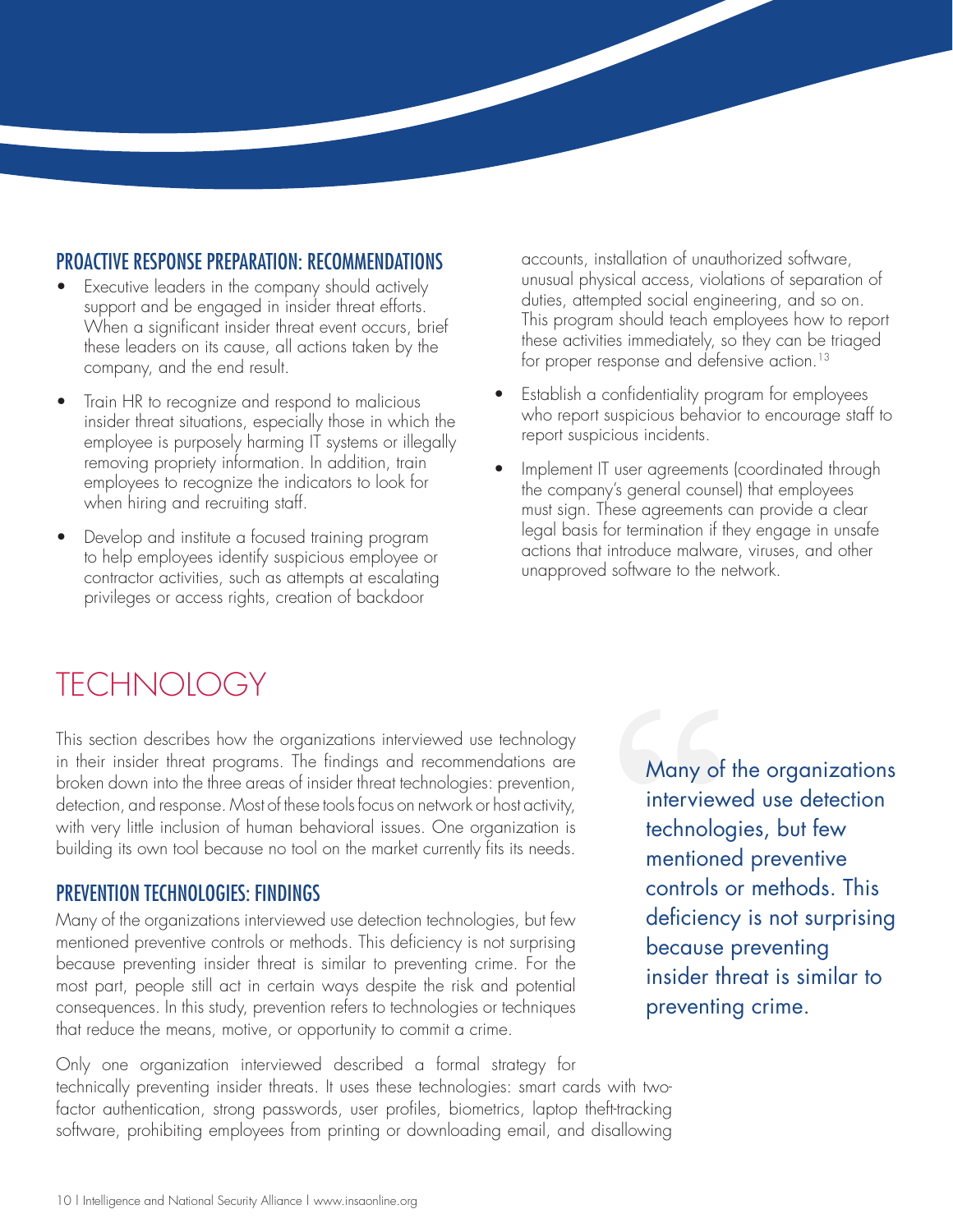a "bring your own device" or BYOD environment where employees can bring their own smart phones or other technology for integration with the companies network. Most other organizations are investigating preventive controls or have no prevention strategy at all. Other organizations mentioned physical methods, such as rolebased access controls for individual buildings and floors or video surveillance.

### DETECTION TECHNOLOgIES: FINDINgS

Almost every organization interviewed uses some form of detection technology, including content monitoring; custom site blocking; a DLP tool with checks for "dirty words;" commercial DLP tools; custom technology; webmonitoring tools; a specialized insider threat tool to capture keystrokes and voice; foreign travel tracking; monitoring of daily time reporting; employee reporting sites; email monitoring; and log aggregation. some of these tools were built solely for detecting insider threats, while others were repurposed from existing network or security-monitoring tools. Several organizations are in the process of testing different types of DLP or web-monitoring tools. two organizations have custom-built tools they use for improving their detection capabilities. The prevailing technology across all organizations interviewed is webcontent monitoring that uses existing proxy servers or a network-based, web-monitoring tool.

In the financial sector, many of the same technologies are also in use. In addition, most companies surveyed use host-based monitoring, monitor employees with privileged access, and monitor access to and movement of critical assets and intellectual property. many also monitor offhours activity and use configuration management tools; slightly more than half perform targeted auditing of employees with access to critical information when they resign. More than one-third monitor employees "on the HR radar" and use automated scripts to detect potential fraud activity. A few companies indicate they monitor employee mobile devices.

#### RESPONSE TECHNOLOgIES: FINDINgS

Insider threat response is closely related to traditional incident response. After detecting malicious insider activity, an organization must decide what actions to take. whether it is gathering data for law enforcement or legal action, the response activities must be thorough,

but conducted expeditiously and judiciously. two organizations said they use commercial forensic tools for their response activities. These tools enable their incident response team to acquire employees' hard disks in a forensically sound manner for analysis and use in criminal prosecution.

### TECHNOLOgY: RECOMMENDATIONS

#### Designing and Instrumenting Networks

- When designing networks, focus on data flow outside the organization as well as inside. Because insiders already have access to an organization's systems, data, and secrets, building an insiderresilient network takes some preparation. Building a network that uses preventative controls, enables detection, and informs response activities, begins with understanding what an organization wants to achieve with regard to security.
- To determine the most efficient technology to use, find out what tools are available and what data the organization wants to monitor and how. Many vendors call their product a DLP tool; it is important to make vendors clarify how their product will work for an organization's needs.
- Choose the right sensor types for what is to be monitored:
	- To develop long-term baselines of network activity, use a net flow sensor such as Yet Another Flowmeter (YAF) or System for Internetlevel knowledge (silk).
	- – to better inform response activities or to further investigate them, use a full packet sensor.
	- – to track employees' website visits or to focus on potential risky employees (e.g., those who with heavy personal email use), use a web content sensor.
- Choose the right log types for what is to be monitored:
	- To monitor logins, log outs, or USB device connects/disconnects, use Active Directory (Windows) or syslog (Unix).
	- To monitor websites visited (if not web content sensors), use proxy logs.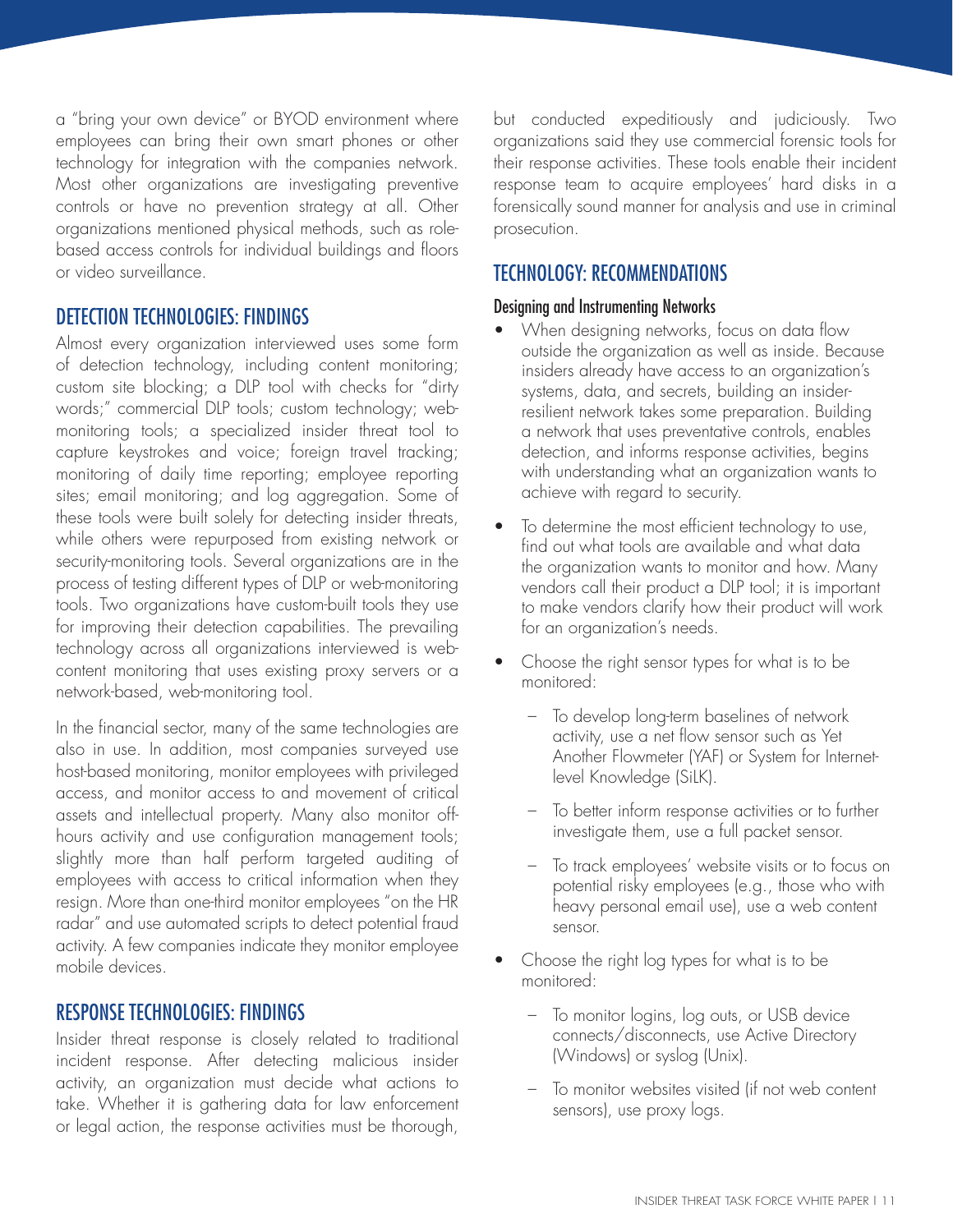- To monitor potential email-based exfiltration, use email logs.
- To monitor employees deemed to be high risk, use HR logs (if none exist, build a database to contain HR information).
- To monitor building-access logs, use physical security logs.
- Design networks with sensors in each organizational unit (OU). Often, members of particular groups or teams have similar access and browsing patterns. Rather than normalize the data across the organization, collocate sensors within the OUs to help identify discrepancies.
- Collect web content data at the enterprise level and collect net flow and full packet data at the OU level.
- Centralize collected data into a single server or into a log-aggregation tool for better analysis.
- Because federal and state laws may alter or prevent the use of certain monitoring tools, always consult with the legal department before purchasing a monitoring system. Doing so may help avoid violation of privacy policies.

#### Taking Preventive Measures

- Make all employees in an organization aware of the insider threat mitigation program. let them know that the latest technology is being used to protect them and to deter possible criminals from stealing sensitive information.
- Consider including human behavioral issues as part of the insider threat mitigation program. For example, combine the sensor logs of those with access to critical data, building-access logs, records of hours worked, and individuals that the HR department says are having problems. This combined view of data provides a much more complete picture of risk than simply relying on one or two tools.
- Gather data about how people interact with the system and try to build baselines over a period of at least six months. These baselines can later be used to identify anomalies that could point to insider incidents.
- Focus on deterrence rather than detection. One way to do that is to crowdsource security by allowing users to encrypt and classify their own data and to think of better ways to protect it. One can also let employees know that the company is tracking how they are using that data.
- Implement DLP tools properly to increase protection and prevent data loss.
- Implement strong password initiatives and force password changes regularly. Also, promote the dangers of password sharing and unlocked computers.
- Implement a biometrics platform to help create identifications for individuals. The criteria to create an identification can be used as a red flag for incoming or outgoing traffic. Monitoring individuals by level of security clearance and access to critical data can help better protect intellectual property.
- Maintain vigilance with social media. Educate all employees about the latest threats in social media networks and the dangers of revealing too much information in user profiles.
- Identify an organization's sensitive data and monitor who is accessing it.
- To better monitor and identify potential insiders, combine technical data (e.g., system logs, net flow, proxy logs) with nontechnical data on individuals (e.g., HR notes, sanctions, building logs).
- Consider requiring positions in critical business processes, like accounting, finance, benefits, inventory, and HR, to have back-up positions with overlapping responsibilities and shared access.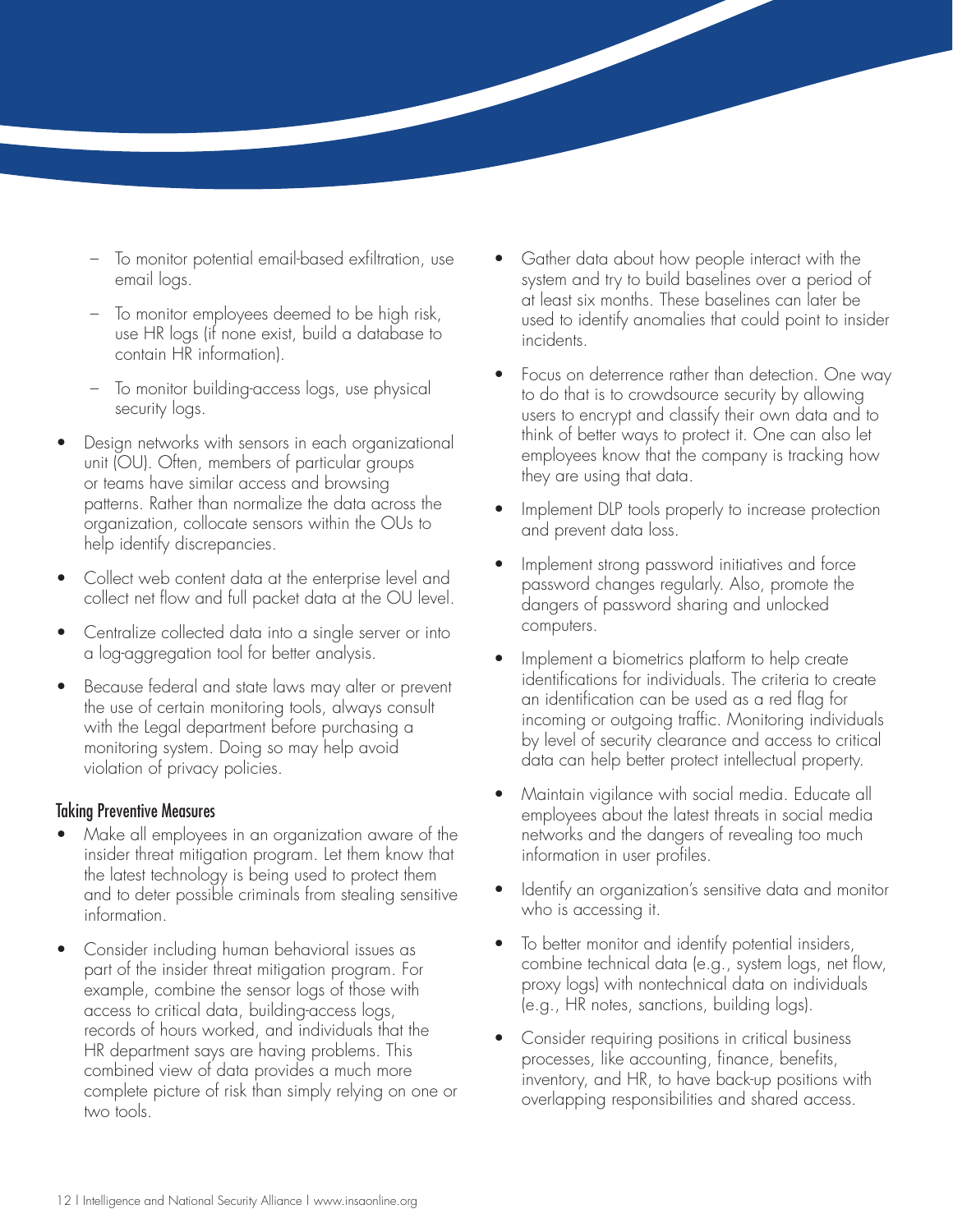This security control is implemented by some organizations to deter individuals from participating in fraudulent activity, since someone else doing their job could potentially identify suspicious or fraudulent activity.

- Implement separation of duties so that more than one person is required to perform a business process to prevent employees from committing fraudulent activity against the organization.
- Consider implementing separation of duties for critical functions in the It department, such as creating or destroying credentials; provisioning or modifying authorization to IT assets; creating and deleting transaction logs; and creating and destroying backups. This separation may reduce the likelihood that a privileged IT employee could singlehandedly affect the confidentiality, availability, or integrity of critical information or systems.
- Apply the concept of least privilege to all employees, contractors, sub-contractors, and trusted business partners to ensure they have only the minimum privileges needed to perform their job. All too often, individuals accumulate access as they migrate between departments or jobs, giving them access to resources they no longer need and possibility providing them with the ability to bypass the separation of duties implemented to prevent fraudulent activity.

#### Detecting Malicious Insiders

- Implement a behavioral monitoring program on an organization's network.
- Use log aggregation or security information management tools to decrease the time it takes to detect incidents.
- Run tests on the network by sending "false" requests for information to employees to see if they respond.
- Use network-based computer forensic tools that contain signature and hash analysis.
- Acquire forensic analysis capabilities.

#### Responding to Incidents

- Ensure that all responses requiring legal action are backed with accurate intelligence and presentable evidence.
- Implement a Security Operations Center for reporting and responding to incidents.
- For all cases that involve investigations, collaborate with the HR and legal departments.
- Incorporate a triage system with incident response.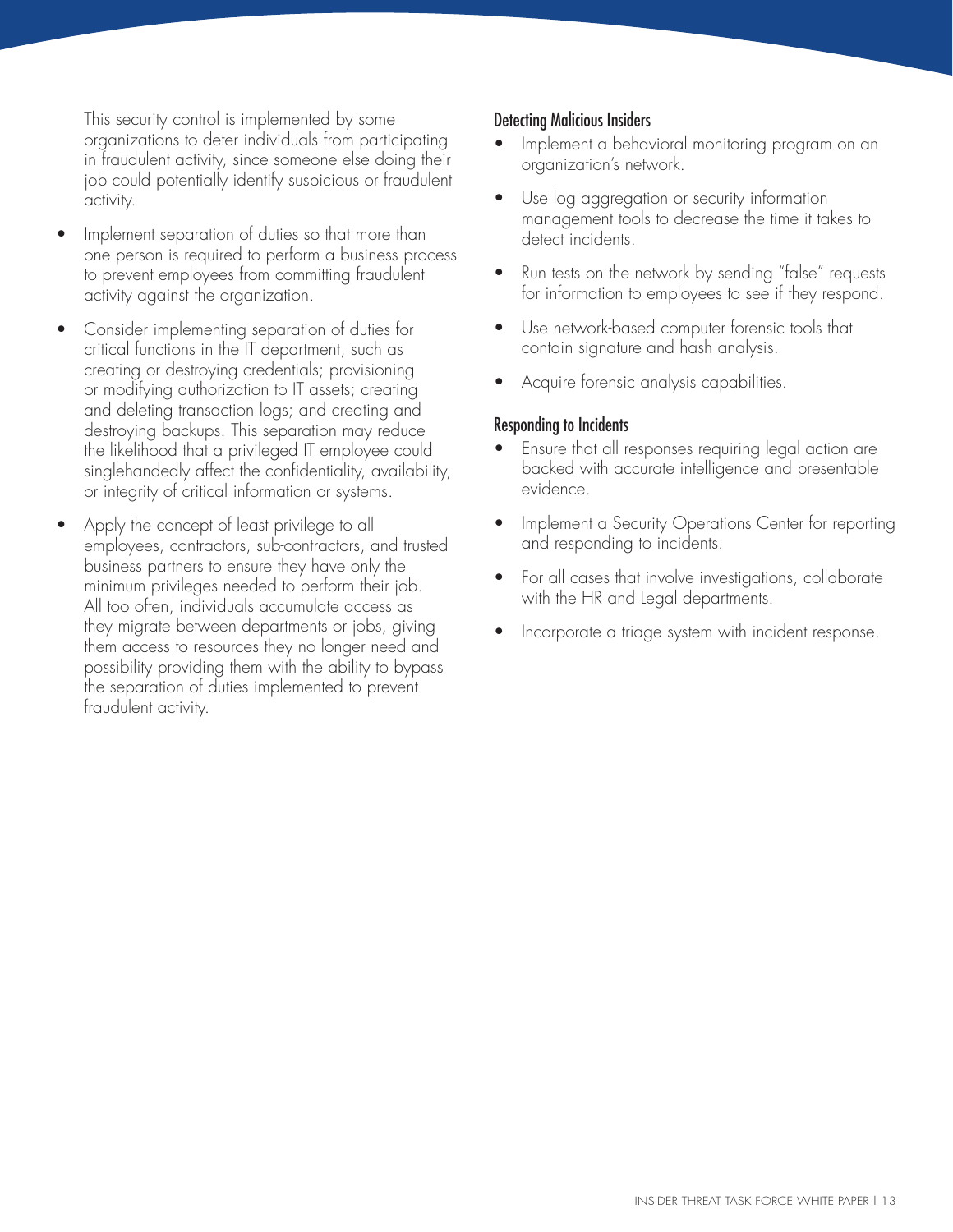### conclusIon

Many organizations think that insider threat programs are technology-focused and centered on the digital Insider threat experts agree that cyber world and its networks. However, insider threat an insider is a person—a human experts agree that an insider is a person—a human being—a heartbeat. To protect an organization, being—a heartbeat. one must use tools to monitor the traffic in and out of the networks and be able to focus that monitoring on specific people who do something concerning or

suspicious. It is equally important to have a manual or automated process for identifying psychosocial events—anomalous, suspicious, or concerning nontechnical behaviors. A robust insider threat program integrates and analyzes technical and nontechnical indicators to provide a holistic insider threat risk score on an individual basis.

whether an organization has just ten employees or hundreds of thousands, insider threat is always a security risk. Information is valuable—whether it is a trade secret, important research data, or bank account information. However, all too often insider threat is equated with theft of information, or in the financial sector, fraud. Consider the risk of insider IT sabotage. What if an employee, contractor, or business partner sabotages a critical system or tampers with the integrity of a company's information?

systems and data can be heavily guarded by personnel or require many different physical and/or virtual keys for access. Unfortunately, attackers motivated by greed, revenge, ego, and ideology can come from both sides of the front door. The tools available to use against potential attacks are very real and will work—but at what cost? As malicious insiders become more innovative, the cost associated with defending against them will grow. Every organization needs to consider its risk tolerance to insider threat and assign the appropriate mitigations within its budgetary framework.

In fact, insider threat risk mitigation should be integrated into an enterprise risk management process. This process should identify critical assets, including systems, services, programs, and information that, if compromised, would cause harm to the organization, people, national security, or others. A threat assessment should identify both internal and external threats to those assets. Finally, a mitigation strategy should be designed and implemented accordingly.

INSA hopes this report sheds light on what some organizations are doing and what can be done to mitigate the threat posed by insiders. we hope, in a future report, to provide a more comprehensive benchmark and elaborate on the practices we've provided here by gathering additional input from those gaining practical experience confronting insider threats in the private sector.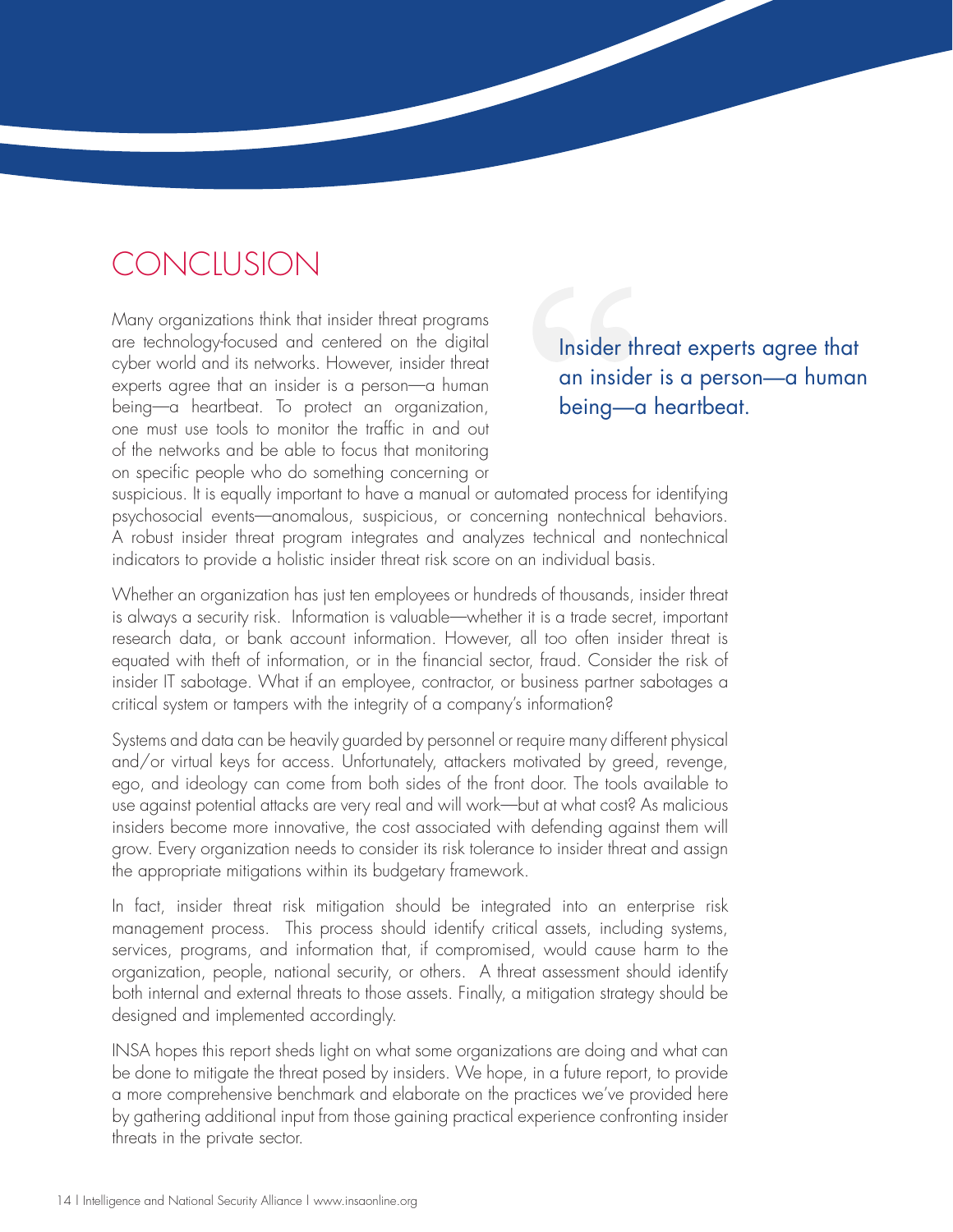## APPENDIX A: Interview Questions

- 1. Do you have a formal insider threat incident handling process?
	- a. Is it part of your normal incident response process or different?
	- b. Is your computer security incident response team involved in the handling of insider threats?
	- c. Describe the process or how the insider threat would be handled.
	- d. How would this process change if contractors, subcontractors, suppliers, trusted business partners, or unions were involved?
	- e. Are your account management processes the same or different for contractors and subcontractors?
	- f. What is your process for mergers and acquisitions?
	- g. How would this process change depending on the type of incident (i.e., fraud, sabotage, IP theft)?
	- h. What types of organizational policies or procedures are in place that enable or constrain your handling of such incidents?
	- i. Are there thresholds that must be met before a specific type of enforcement action is taken? What are they?
	- j. How effective is this process?
- 2. Do you have a formal insider threat mitigation program to help prevent such incidents?
	- a. Who has authority for this program?
	- b. What does the program include (i.e., the components)?
	- c. What types of technologies are used to detect and prevent insider incidents as part of this program?
	- d. What type of training and awareness is done for your organization's employees?
	- e. What type of training is done for the personnel that handle such insider threat incidents?
	- f. Do employees sign IP agreements, acceptable use policies, and/or standards-of-conduct forms?
	- g. How effective do you think this program is?
- 3. Have you had an incident at your organization that was perpetrated by an insider?
	- a. If yes,
		- i. How was it detected (e.g., by accident, by monitoring, by reporting, through incident or forensic analysis)?
		- ii. Where was it reported? What part of the organization?
		- iii. Who handled the incident through resolution? What part of the organization? What type of staff (e.g., HR, Legal, IT, Security, specialized team)?
		- iv. How many such incidents would you say you have had in the last ten years? How many, on average, in a year? last year?
	- b. If no,
		- i. Where would you want the incident to be reported?
		- ii. Who would handle the incident through resolution?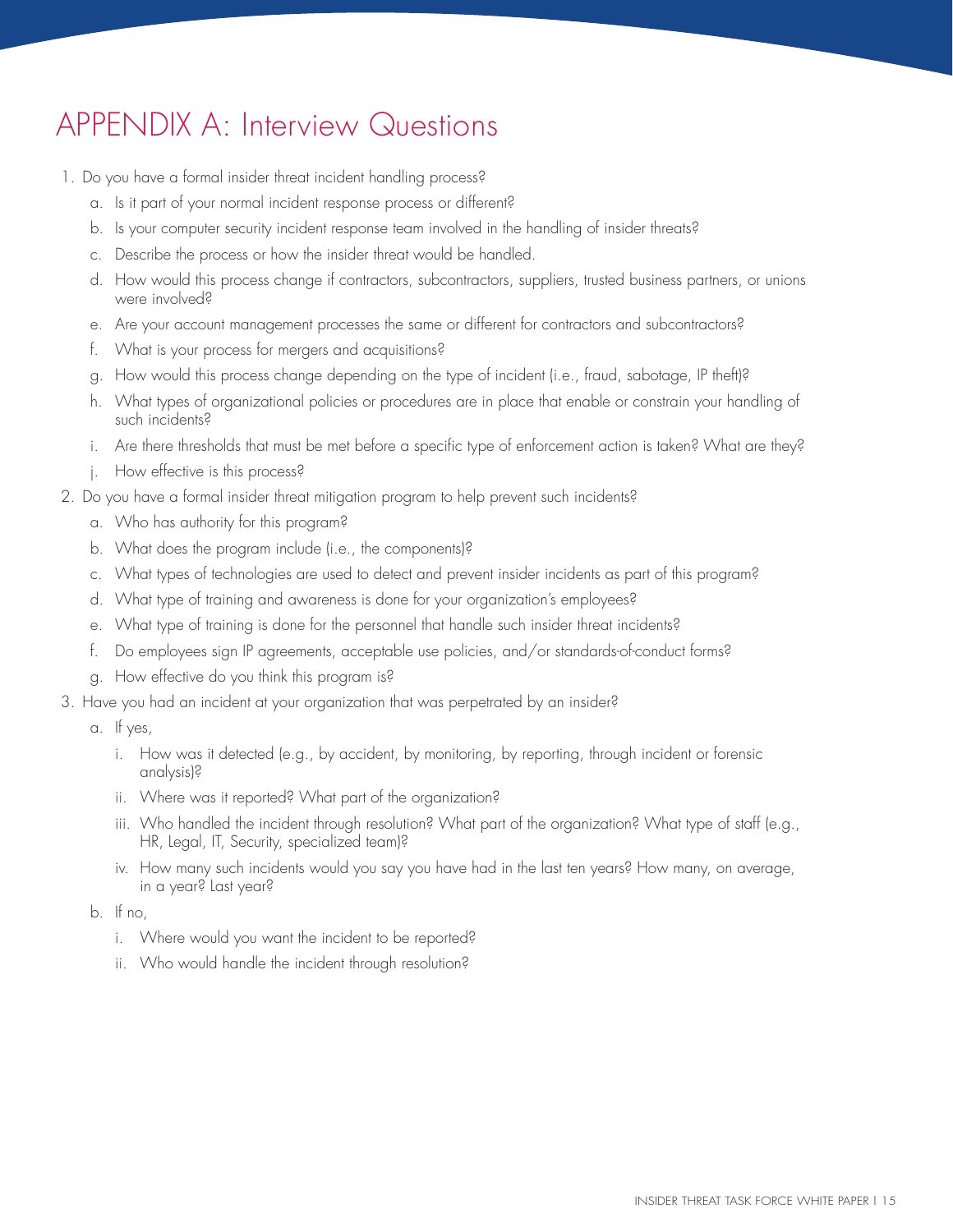## APPENDIX B: Survey of Financial Sector Organizations

- 1. How many full-time employees are in your financial institution?
- 2. Which one of the titles most closely describes you?
- 3. What does your definition of "insider threats" include?
- 4. Does your organization have a formalized plan for responding to insider security events committed against your organization?
- 5. Is the plan part of your normal incident response process?
- 6. Who has the authority for handling events perpetrated by an insider?
- 7. How is your computer security incident response team involved in the handling of the event?
- 8. How effectively does your organization report, manage, and intervene in cyber threats with internal employees?
- 9. Do you have a formal Insider Threat Mitigation Program to help prevent such incidents?
- 10. Who has (or will have) authority for this program?
- 11. What does the program include (i.e., the components)?
- 12. What type of technologies are used (will be used) to detect and prevent insider incidents as part of this program?
- 13. What type of training and awareness is provided to your organization's employees?
- 14. What type of training is provided to the personnel that handle insider threat incidents?
- 15. How effective do you think your Insider Threat Mitigation Program is?
- 16. Provide the percentage of cyber crimes committed by insiders at your organization in the following categories?
- 17. How are most insider incidents or events at your organization detected?
- 18. How many insider incidents does your organization experience per year?
- 19. What percentage of insider incidents in your organization caused significant damage?
- 20. Provide the percentage of insider incidents in your organization that belong to the following categories.
- 21. How has the number of incidents changed in the last year?
- 22. What actions has your organization taken in the last year with respect to insider threat?

*The results of this online survey can be found on the INSA website at www.insaonline.org.*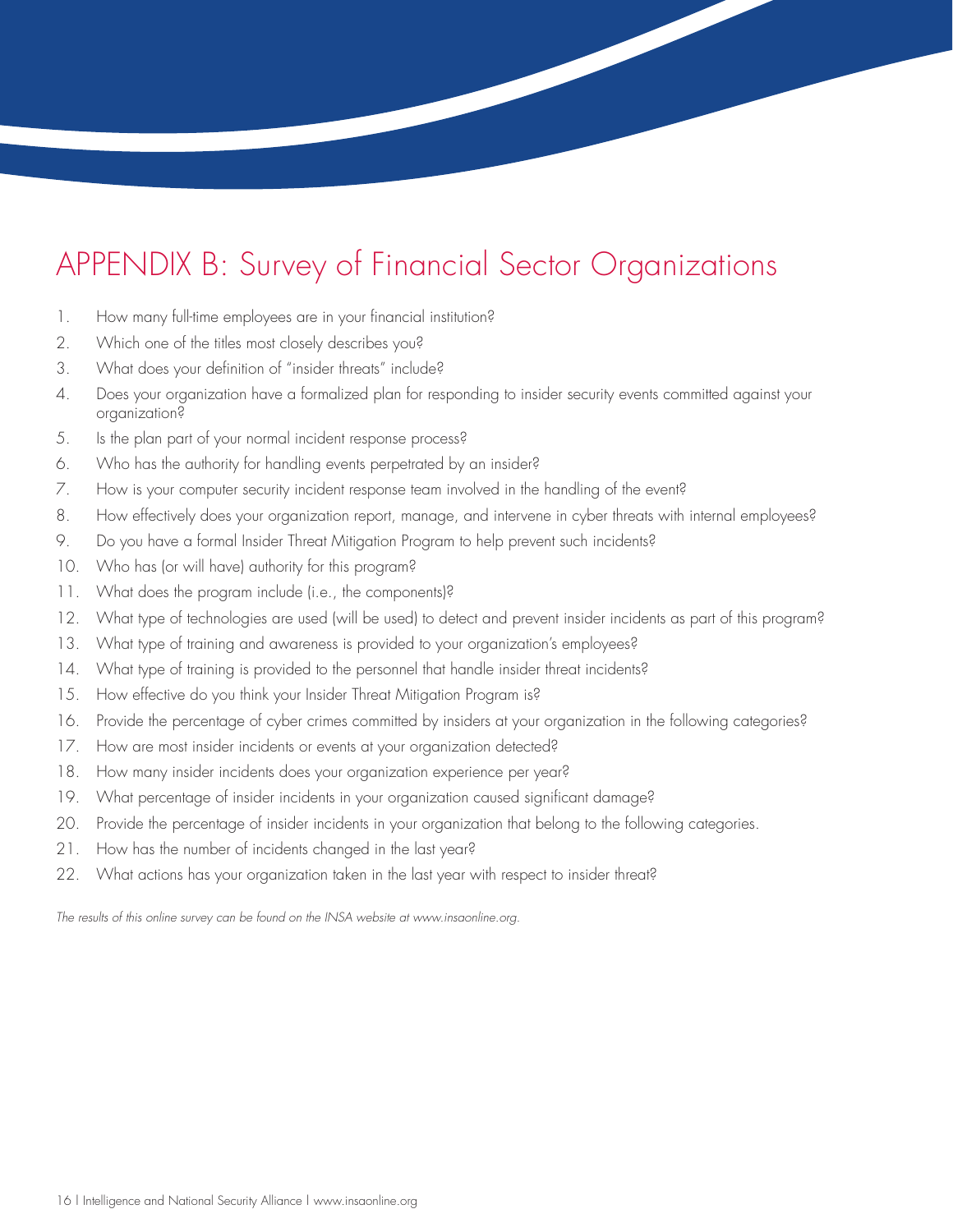## **ENDNOTES**

*1 A common ontology does not exist across government and industry for cybersecurity and the threats posed by insiders. The following five definitions are from government sources:* 

*Counterintelligence—Information gathered and activities conducted to protect against espionage, other intelligence activities, sabotage, or assassinations conducted for or on behalf*  of foreign powers, organizations, or persons, or international terrorist activities, but not including personnel, physical, document or communications security programs. Executive Order 12333 (4 dec 1981)

*Counterintelligence—Information gathered and activities conducted to identify, deceive, exploit, disrupt, or protect against espionage, other intelligence activities, sabotage, or*  assassinations conducted for or on behalf of foreign powers, organizations or persons, or their agents, or international terrorist organizations or activities. Executive Order 12333 (as amended 30 July 2008 and JP 2-01.2, CI & HUMINT in Joint Operations, 11 Mar 2011)

*Counterintelligence—Information gathered and activities conducted to protect against espionage, other intelligence activities, sabotage or assassinations conducted by or on behalf of foreign governments or elements thereof, foreign organizations, or foreign persons, or international terrorist activities. Department of Defense Directive 5240.2 (22 May 1997)* 

*Counterintelligence—Information gathered and activities conducted to detect, identify, exploit, and neutralize the intelligence capabilities and activities of terrorists, foreign powers, and other entities directed against U.S. national security. Department of Defense Instruction 5240.17 (26 Oct 2005)* 

*Counterintelligence insider threat— A person, known or suspected, who uses their authorized access to DoD facilities, personnel, systems, equipment, information, or infrastructure to*  damage and disrupt operations, compromise DoD information, or commit espionage on behalf of an Foreign Intelligence Entity (FIE). Department of Defense Instruction 5240.26 (4 May 2012)

*2 Richards, Kathleen. "RSA 2013: FBI Offers Lessons Learned on Insider Threat Detection."* techtarget searchsecurity.com. *http://searchsecurity.techtarget.com/news/2240179082/ RSA-2013-FBI-offers-lessons-learned-on-insider-threat-detection (2013).* 

<sup>3</sup> The White House. Executive Order 13587–Structural Reforms to Improve the Security of Classified Networks and the Responsible Sharing and Safeguarding of Classified Information. *http://www.whitehouse.gov/the-press-office/2011/10/07/executive-order-structural-reforms-improve-security-classified-networks- (2011).* 

*4 The White House.* Presidential memorandum–national Insider threat Policy and minimum standards for executive Branch Insider threat Programs. *http://www.whitehouse.gov/thepress-office/2012/11/21/presidential-memorandum-national-insider-threat-policy-and-minimum-stand (2012).* 

*5 In this report, we define* insider threat *as malicious activities by a current or former employee, contractor, or trusted business partner, including fraud, IT sabotage, theft of intellectual property, and espionage.* 

*6 Department of Homeland Security.* critical Infrastructure sector Partnerships. *http://www.dhs.gov/critical-infrastructure-sector-partnerships (2013).* 

*7 Software Engineering Institute.* Insider Fraud in Financial services. *http://www.sei.cmu.edu/library/abstracts/brochures/12sr004-brochure.cfm (2012).* 

 $^{\text{\tiny{\textregistered}}}$  The Commission on the Theft of American Intellectual Property. The Report of The Commission on the Theft of American Intellectual Property (2013) *http://www.ipcommission.org/report/IP\_Commission\_Report\_052213.pdf* 

% Silowash, George; Cappelli, Dawn; Moore, Andrew P; Trzeciak, Randall F.; Shimeall, Timothy J.; & Flynn, Lori. Common Sense Guide to Mitigating Insider Threats, 4th Edition. *http:// www.sei.cmu.edu/library/abstracts/reports/12tr012.cfm (2012).* 

<sup>10</sup> Band, Stephen R.; Cappelli, Dawn N.; Fischer, Lynn F.; Moore, Andrew P.; Shaw, Eric D.; & Trzeciak, Randall F. Comparing Insider IT Sabotage and Espionage: A Model-Based Analysis. *http://www.sei.cmu.edu/library/abstracts/reports/06tr026.cfm (2006).* 

*11 Office of the President.* Administration strategy on mitigating the theft of u.s. trade secrets. *http://www.whitehouse.gov//sites/default/files/omb/IPEC/admin\_strategy\_on\_ mitigating\_the\_theft\_of\_u.s.\_trade\_secrets.pdf (2013).* 

*® CERT and CERT Coordination Center are registered marks of Carnegie Mellon University.* 

*12 See http://www.cert.org/insider\_threat/ for more information on the CERT Insider Threat Center.* 

<sup>13</sup> "Separation of duties" is the concept of more than one individual required to complete a task.

#### ABOUT INSA

INSA is the premier intelligence and national security organization that brings together the public, private and academic sectors to collaborate on the most challenging policy issues and solutions.

As a non-profit, non-partisan, public-private organization, INSA's ultimate goal is to promote and recognize the highest standards within the national security and intelligence communities.

InsA has over 150 corporate members and several hundred individual members who are leaders and senior executives throughout government, the private sector and academia.

To learn more about INSA visit www.insaonline.org.